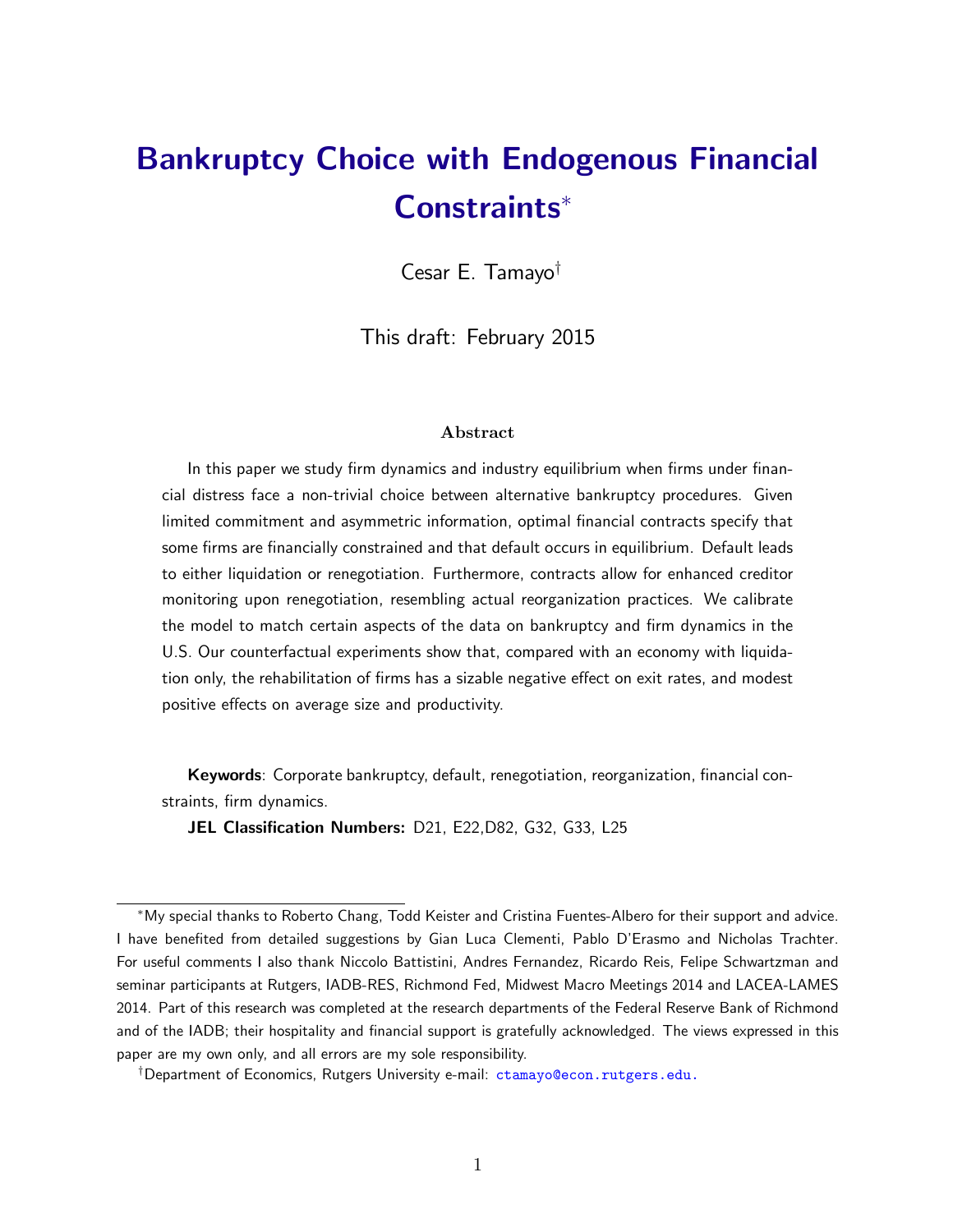# 1 Introduction

Models of financial frictions and firm dynamics typically ignore the possibility that troubled firms are rehabilitated.<sup>[1](#page-0-0)</sup> However, recent data from both developed and developing countries strongly suggest that alternatives to liquidation are important resolution mechanisms for financially distressed firms. In the U.S., according to data from bankruptcy courts and Dun & Bradstreet, about 25% of formal bankruptcy filings that followed the 2008 financial crisis were for Chapter  $11<sub>1</sub><sup>2</sup>$  $11<sub>1</sub><sup>2</sup>$  $11<sub>1</sub><sup>2</sup>$  while two thirds of overall business failures (including informal bankruptcy and private workouts) were resolved under some reorganization procedure (see Table B1 and Figure B1 in Appendix B). Moreover, the World Bankís 2012 Doing Business reports that 21 economies have introduced or improved (in- and/or out-of-court) reorganization or debt restructuring proceedings since 2005, including: Spain in 2009, Italy and Austria in 2010, Denmark and South Africa in 2011, and more recently, Germany.<sup>[3](#page-0-0)</sup>

What are the potential consequences of this recent spread in the use of alternative bankruptcy procedures? What is the role of institutional factors in producing different outcomes from alternative bankruptcy procedures? This paper provides answers to such questions by extending a simple model of endogenous financial constraints with liquidation, to allow for the possibility of default, renegotiation and reorganization.

In our model, an entrepreneur is endowed with a risky project and signs a contract with a bank in order to invest and realize project returns. However, financial contracts are constrained by moral hazard and limited commitment. In particular, in every period the entrepreneur receives a random outside option and cannot credibly commit not to exercise it. A key feature of our model is that the outside option is observed only by the entrepreneur and therefore actual default occurs along the equilibrium path.

If the entrepreneur defaults, the parties may renegotiate the contract or liquidate the firm. Renegotiation is immediate and results in a redistribution of the social surplus. If the entrepreneur does not default, then she privately observes project returns and may divert cash flows at some cost. The cost of diversion in turn depends on the quality of the monitoring technology used, which is itself a decision variable. That is, in every period the parties choose between a high quality, high cost and low quality low cost monitoring technology.

The high quality monitoring technology shares some features with formal (e.g., Chapter 11)

<sup>&</sup>lt;sup>1</sup> Recent exceptions are Corbae and D'Erasmo [\(2014\)](#page-34-0), [Peri](#page-34-0) (2014) and [Senkal](#page-34-1) [\(2013\)](#page-34-1).

 $2$ Chapter 7 of the U.S. Bankruptcy Code governs the process of liquidation in which the assets of a corporation are sold either piecemeal or as a going concern. Alternatives to liquidation are Chapters 11 and 13 of the Code, under which an exchange of securities is formally proposed in a reorganization plan.

 $^3$ In the sample of 35 economies used by [Claessens and Klapper](#page-32-1) [\(2005\)](#page-32-1) to assess the relative use of bankruptcy, 33 countries had laws permitting both liquidation and restructuring of distressed firms.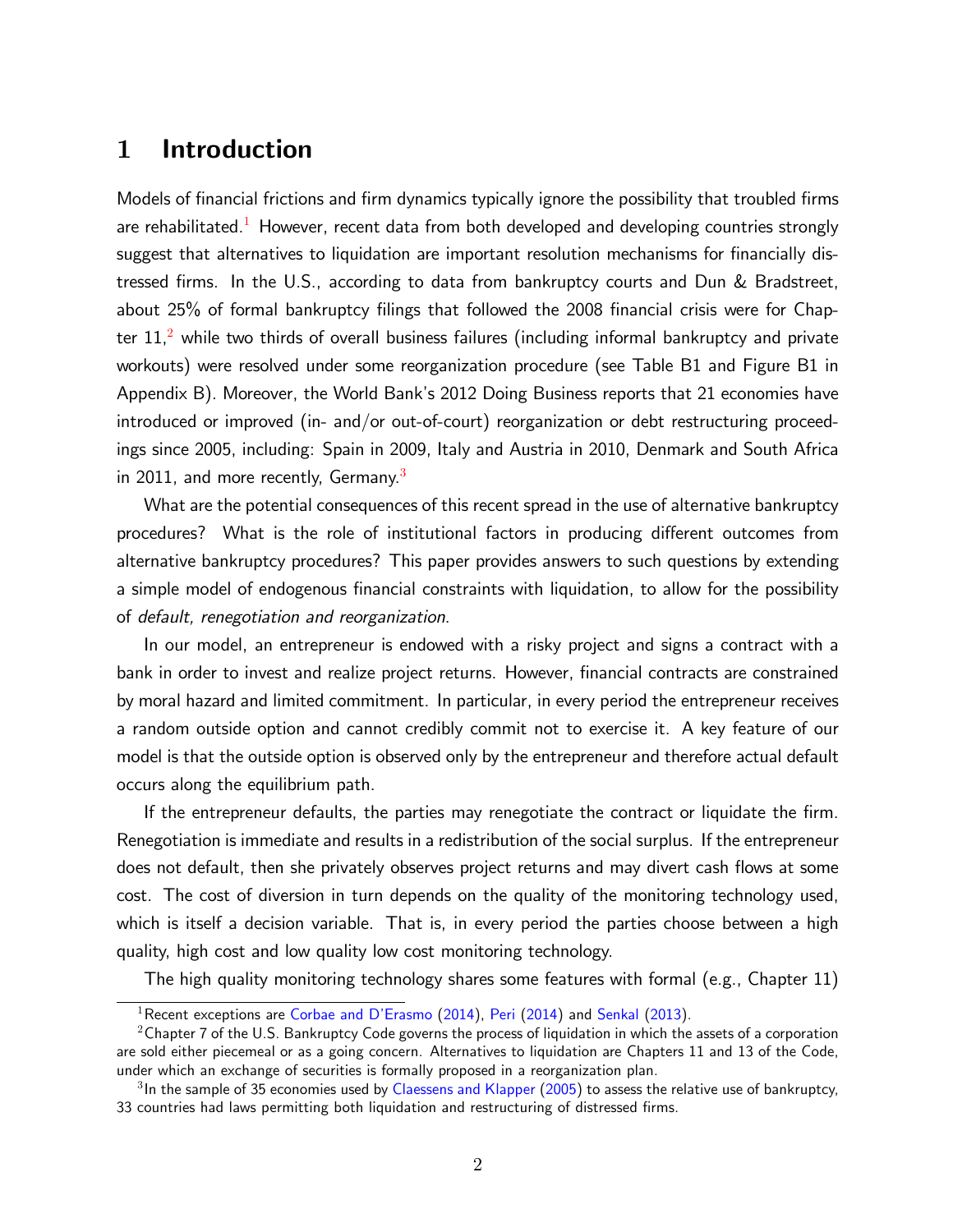or informal reorganization procedures. First, the use of this alternative is costly as are all cases of reorganization, where dismissing management entails learning costs and payments to trustees, accountants or courts are made. Second, it allows creditors to exert tighter control over the firm's revenues, which is one of the purposes of most reorganization cases (see Section 2.2). Finally, in equilibrium, this costly financing technology will only be used when the firm is under financial distress -after experiencing a long sequence of bad revenue shocks- but before deciding on liquidation.

We embed the financial contracting model described above into a standard industry equilibrium framework and then calibrate it to conduct a quantitative analysis. The baseline calibration seeks to match certain features of the U.S. data on bankruptcy and firm finance. In particular, we match quite well the exit rate, the frequency of renegotiation (Chapter 11) relative to liquidation (Chapter 7), and the average size of firms in renegotiation relative to the average size of all firms in financial distress (including liquidation and reorganization).

We use the calibrated version of the model to conduct a simple counterfactual exercise: a comparison with an economy where liquidation is the only way to deal with Önancially distressed firms. Our results suggest that the richer bankruptcy framework that allows for renegotiation and reorganization significantly reduces firm exit (thus increasing firm age). It also increases average (and aggregate) firm size and decreases size dispersion.

The paper is organized as follows. The next section summarizes the empirical literature on dynamic contracts and bankruptcy procedures, whose main Öndings motivate our theory. Section three highlights our contribution to the literature. In section four we presents and solve the contracting problems which are then embedded into the industry equilibrium framework in section five. Section six contains the quantitative analysis, and section seven concludes.

# <span id="page-2-0"></span>2 An overview of the empirical evidence and related literature

Our theory of bankruptcy and firm finance is built on two premises: the use of dynamic credit arrangements and the importance of renegotiation and reorganization as alternatives to liquidation. In what follows we survey the main findings from the specialized literature devoted to each of these aspects. We also present a detailed description of where we stand in comparison with other contributions to the literature on financial frictions and firm dynamics.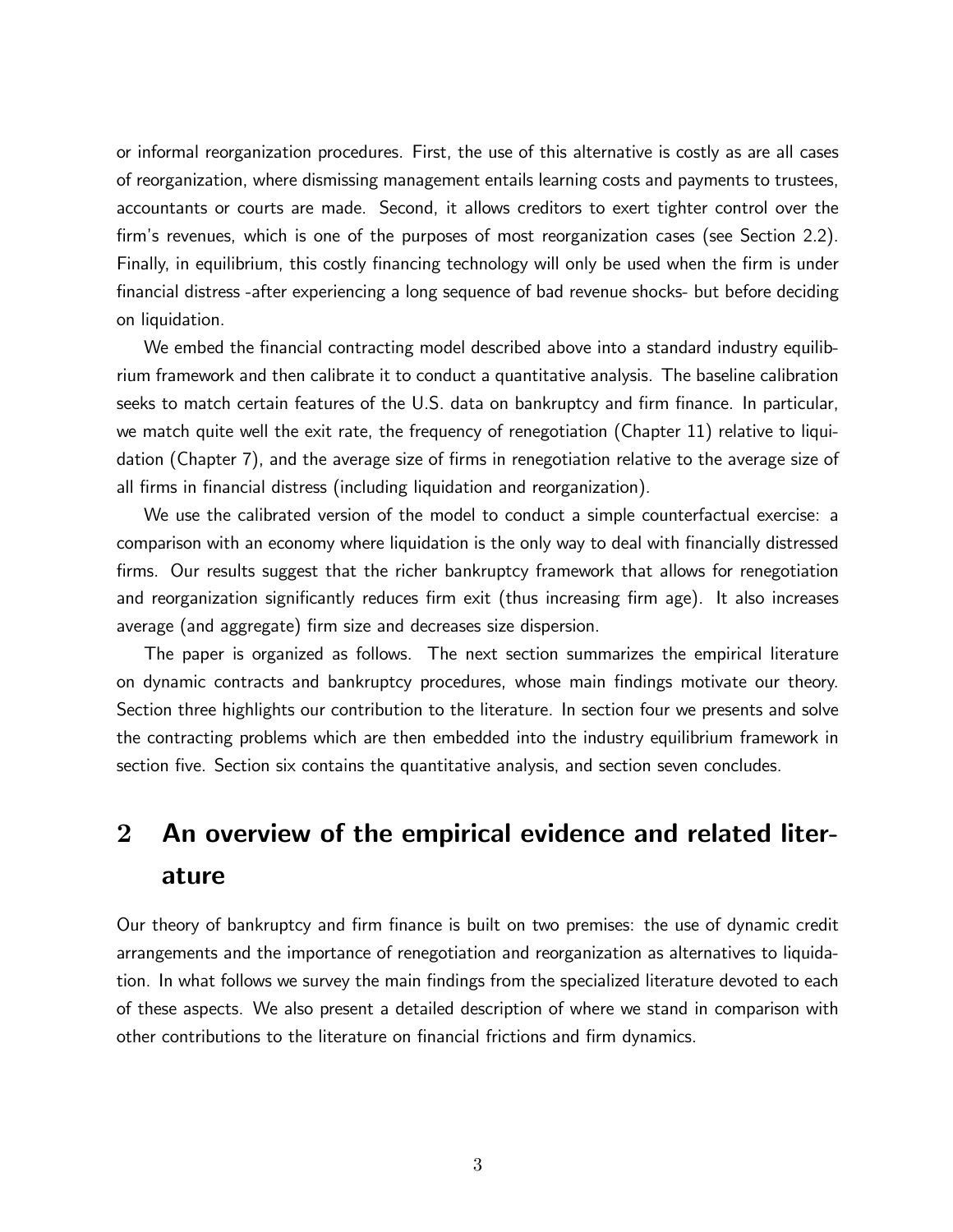## 2.1 Dynamic credit relationships

From a conceptual standpoint, long-term lending relationships can be an efficient way of overcoming informational asymmetries. In particular, the use of long-term contracts minimizes the cost of providing incentives for borrowers to reveal information through intertemporal transfers that are not available in short-term interactions [\(Boot](#page-31-0) [\(2000\)](#page-31-0)).

Consistent with these theoretical arguments, available evidence for the U.S. does suggest that borrowers suffering from greater information asymmetry (e.g., small, non rated firms) are more likely to use long term credit relationships for funding their operation [\(Bharath, Dahiya,](#page-31-1) [Saunders and Srinivasan](#page-31-1) [\(2007\)](#page-31-1)). In fact, there is sound evidence that the duration of the banklender relationship positively affects the availability of credit, and, specially for young firms, is positively associated with intertemporal smoothing of contract terms [\(Petersen and Rajan](#page-34-2)  $(1994)$ ). Overall, repeated borrowing seems to be a particularly attractive feature for firms with severe informational that would otherwise face higher financing costs [\(Bharath, Dahiya, Saunders](#page-31-2) [and Srinivasan](#page-31-2) [\(2011\)](#page-31-2)).

The recent financial crisis has provided another illustration of the benefits associated with enduring credit relationships. In a study of Italian firms, [Bolton, Freixas, Gambacorta and Mis](#page-31-3)[trulli](#page-31-3)  $(2013)$  report that banks specializing in long-term relationships offered more favorable continuation-lending terms to their client firms in response to the crisis. This is consistent with earlier evidence presented in [Elsas and Krahnen](#page-32-2) [\(1998\)](#page-32-2), according to which, German banks engaging in long-term lending relationships do provide some kind of liquidity insurance in situations of unexpected deterioration of borrower creditworthiness.

Given its above mentioned benefits, it is perhaps not surprising to find that long term financing is widely used by firms in the U.S. and elsewhere. In a panel of over 90,000 non-financial firms, collected by [Custodio, Ferreira and Laureano](#page-32-3) [\(2013\)](#page-32-3) for the period 1976-2008, the average fraction of debt with maturities over three and five years was  $43\%$  and  $28\%$ , respectively. Furthermore, the average maturity of syndicated loans for the period 1987-2008 was 4.15 years. But credit relationships often last longer than a single loan. For instance, in a sample of Belgian firms, [Degryse and Cayseele](#page-32-4) [\(2000\)](#page-32-4) report that the average duration of a loan is 2.4 years while the average length of relationship with the current lender is about 7.9 years.

The nature and purpose of long-term financing is directly related to the extent to which state contingency can be truthfully reported under asymmetric information. Inter-temporal transfers and information acquisition imply therefore that state contingency will indeed be a defining feature of dynamic credit relationships. In a recent paper, Roberts and Sufi [\(2009\)](#page-34-3) provide compelling evidence that this is the case. For a sample of 1,000 credit agreements between U.S. firms and financial institutions, these authors show that 90% of long-term debt contracts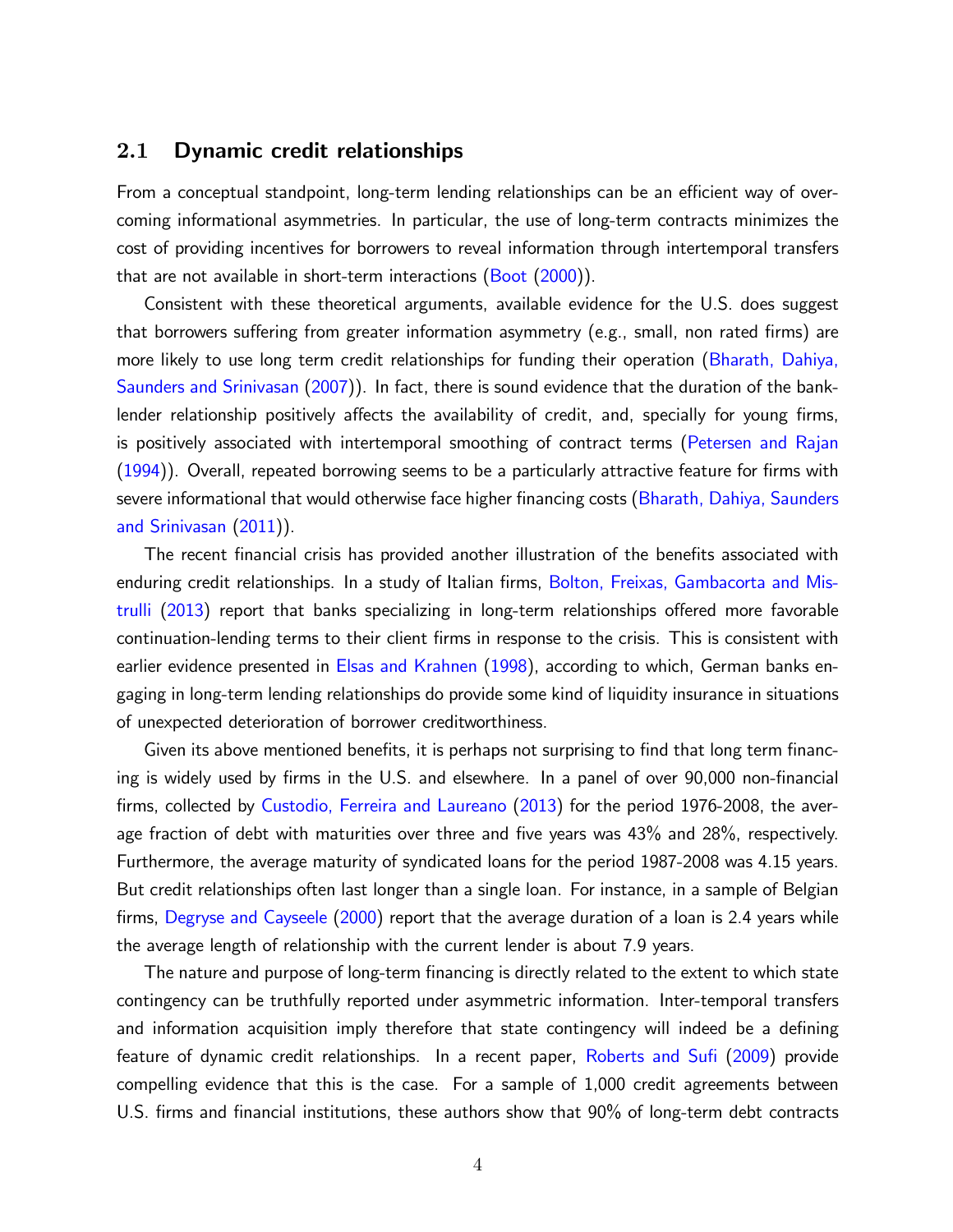are renegotiated prior to maturity but less than 18% of these renegotiated episodes are associated with a covenant violation or payment default. Renegotiation of terms in the absence of severe financial distress or default suggests that long-term arrangements can be viewed as state-contingent contracts.<sup>[4](#page-0-0)</sup>

## 2.2 Alternative bankruptcy procedures: costs and benefits

Alternatives to liquidation are important resolution mechanisms for financially distressed firms. In order to avoid liquidation, a firm under severe financial distress must do at least one of the following. Either it must raise cash through asset sales, operating improvements, and new financing; or it must negotiate with its creditors to reduce or postpone interest and principal payments on the debt. Of course, firms typically do both and the two are usually related to one another; as pointed out by [Aghion and Bolton](#page-30-0) [\(1992\)](#page-30-0) creditors are willing to renegotiate or write-off a fraction of their claims only if they can be credibly protected against borrowers' future opportunistic behavior.

Debt restructuring is a well known feature of bankruptcy procedures such as Chapter 11 in the U.S. The standard practice is that an exchange of securities is formally proposed by debtors<sup>[5](#page-0-0)</sup> and may or may not be accepted by claimholders. Restructuring plans tend to have higher probability of success when the main creditors are banks, who appear to be more willing to renegotiate (lengthen) maturities and accept reductions of interest and principal [\(Gilson et](#page-33-0) [al.](#page-33-0) [\(1990\)](#page-33-0)). Furthermore, Roberts and Sufi [\(2009\)](#page-34-3) show that renegotiations are more likely to result in favorable terms for the borrower when the latter has access to relatively inexpensive alternative sources of funds and thus the threat of exiting the relationship is credible. In their own words this illustrates how "outside options can generate surplus under the initial terms of the contract and lead to renegotiation".

Renegotiation and restructuring of debt are typically part of a broader reorganization plan aimed at improving operational efficiency and securing additional sources of cash. In fact, the most prominent way in which firms obtain new financing from creditors (and usually improve its operations in the process) is by realigning the interests of managers and creditors. $^6$  $^6$  Detailed studies of reorganization cases provide ample support to the notion that under such arrangements

<sup>&</sup>lt;sup>4</sup>Naturally, long term contracts usually have quite some built-in state contingency whenever contract terms are linked to observables (e.g., adjustable rates, loan-to-value ratios).

 $5$ Filing for Chapter 11 is not always the exclusive right of stockholders. Creditors may file an "involuntary" Chapter 11 if they can demonstrate that the firm has been delinquent on its debt. For more details on the procedures under Chapter 11, see, for instance, [Gilson, Kose and Lang](#page-33-0) [\(1990\)](#page-33-0).

 $6$ Many other sources of operational improvements are used during formal corporate reorganizations (e.g., asset sales, layoffs, changes in business segment; see [Wruck](#page-34-4) [\(1990\)](#page-34-4)). We focus here in the agency problems of the firm since this is the key motivating factor behid our mdoelling choices.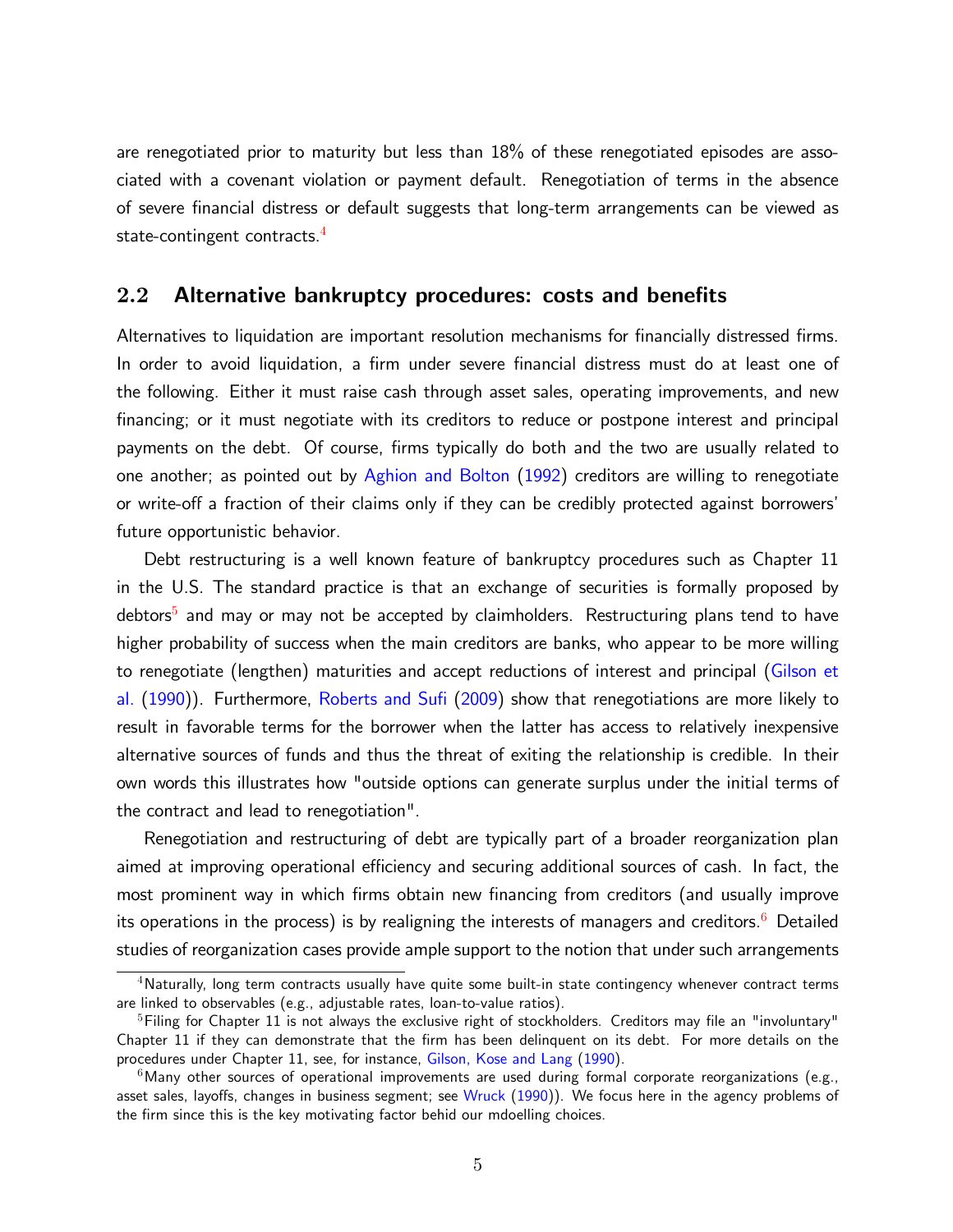creditors often condition renegotiations on the replacement of incumbent management and board of directors [\(Gilson](#page-32-5) [\(1990\)](#page-32-5), [Jostarndt and Sautner](#page-33-1) [\(2008\)](#page-33-1), [Ayotte and Morrison](#page-31-4) [\(2009\)](#page-31-4)).[7](#page-0-0)

In addition to management/directors dismissal, there is ample evidence that creditors exert control by influencing distressed firms' capital expenditures, leverage and shareholder payouts policies through stringent debt covenants (Nini, Smith and Sufi  $(2012)$ ). Indeed, fresh financing provided under Chapter 11 usually comes with much stringent restrictions from creditors [\(Bharath, Panchapegesan and Werner](#page-31-5) [\(2013\)](#page-31-5)).[8](#page-0-0)

In practice, formal restructuring procedures offer several benefits to both debtors and creditors. First, provisions such as "debtor in possession" (DIP) offers a solution to the debt overhang problem, as new lenders are senior to all other claimants, except secured creditors. In fact, DIP lenders rarely fail to be fully repaid, which increases the troubled firm's chances of raising new cash ( $Giison$   $(2012)$ ). In addition to DIP financing, automatic stay clauses ensure that the firm can continue its operations without the risk of "race against the assets" by its creditors. Recent evidence suggests that declines in operating income are reversed in the two quarters immediately following the Chapter 11 filing, and that this is mostly associated with improved investment policy [\(Kalay, Singhal and Tashjian](#page-33-2) [\(2007\)](#page-33-2)).

Bankruptcy procedures are, of course, subject to sizable costs that are often the deciding factor in the course of action. [Bris, Welch and Zhu](#page-31-6) [\(2006\)](#page-31-6) is the most recent attempt to measure bankruptcy costs in the  $U.S.^9$  $U.S.^9$  That paper shows that bankruptcy costs are largely dependent upon firm size, which is not surprising since the administrative protocols of Chapter 11 virtually guarantee that, in larger and more complex cases, such costs will rapidly escalate [\(Gilson](#page-32-6)  $(2012)$ ).<sup>[10](#page-0-0)</sup> [Bris et al.](#page-31-6) [\(2006\)](#page-31-6) also show that, taken together, direct and indirect bankruptcy costs result in recovery rates under liquidation that are on, average close to 50%, much lower than under reorganization where this average is closer to 80%. These results coincide remarkably well with the cross-country survey data presented in [Djankov, Hart, McLiesh and Shleifer](#page-32-7) [\(2008\)](#page-32-7) for

 $8$ These restrictions are directly aimed at influencing the corporate governance of the firm in bankruptcy, and often include specific covenants relating to board seats, asset sales, and even the transfer of control.

 $9$  Earlier attempts include [Warner](#page-34-6) [\(1977\)](#page-34-6) and [Altman](#page-30-1) [\(1984\)](#page-30-1).

 $7$  For the U.S., [Gilson](#page-32-5) [\(1990\)](#page-32-5) finds that in a sample of 111 firms that were formally or privately reorganized between 1979 and 1985, on average 55% and 57% of the incumbent board directors and CEOs, respectively, were replaced over the course of reorganization. [Ayotte and Morrison](#page-31-4) [\(2009\)](#page-31-4) find that in a sample of firms filing for Chapter 11 during 2001, about 70% of CEOs are replaced right before the start of a reorganization process. For a sample of 267 German firms in the 1996-2004 period [Jostarndt and Sautner](#page-33-1) [\(2008\)](#page-33-1) find that, following debt restructurings and informal reorganizations, ownership representation by outside investors doubles, and four years into the reorganization process only 14% and 22% of incumbent directors and CEOs remain in office. In his study of 94 publicly traded businesses that exited Chapter 11 in 2002, [Baird and Rasmussen](#page-31-7) [\(2003\)](#page-31-7) concludes that "creditors use their powers to remove managers in whom they have lost conffidence, [and] replace the board of directors".

 $10A$  simple ilustration of this feature of Chapter 11 is that when a firm files for such bankruptcy procedure, it must pay a fixed filing fee for each and every one of its subsidiaries.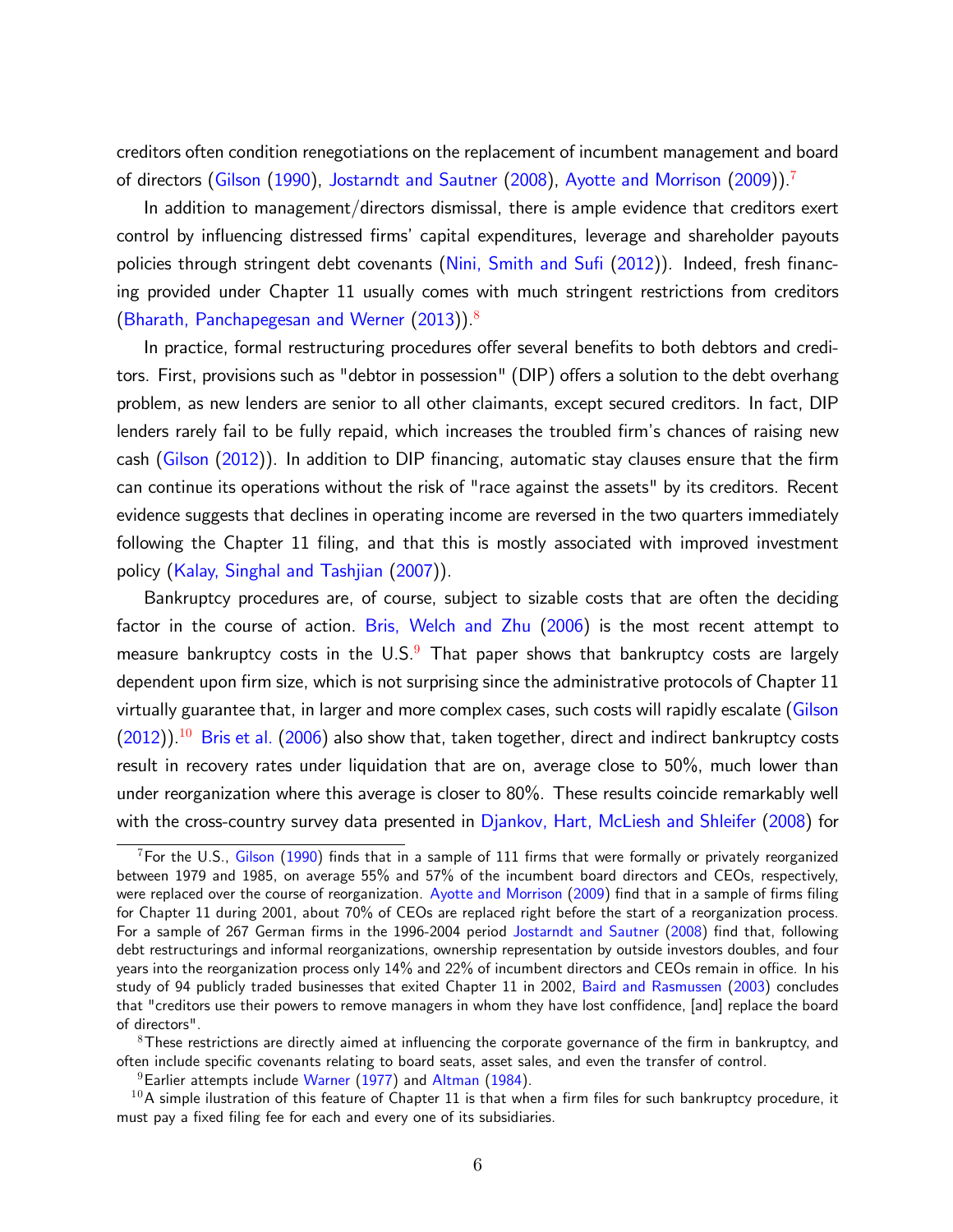high income countries. The picture in low-and-middle income countries is more grim, as recovery rates are expected to be, on average, less than 25% and 48% for liquidation and reorganization, respectively.

## 2.3 Related literature: financial frictions and firm dynamics

This paper draws heavily on the insights from the literature on financial frictions and firm  $d$ ynamics.<sup>[11](#page-0-0)</sup> Among the first contributions to this literature is the paper by [Cooley and Quadrini](#page-32-8)  $(2001)$  in which the external finance premium is used to explain certain empirical regularities of firm dynamics such as age and size dependence.<sup>[12](#page-0-0)</sup> In that paper, however, the sources of financial frictions and firm exit are not modelled explicitly as we do in the current paper.

The papers by [Albuquerque and Hopenhayn](#page-30-2) [\(2004\)](#page-30-2), [Quadrini](#page-34-7) [\(2004\)](#page-34-7), [Clementi and Hopen](#page-32-9)[hayn](#page-32-9) [\(2006\)](#page-32-9) and [Hopenhayn and Werning](#page-33-3) [\(2008,](#page-33-3) [2006\)](#page-33-4) study the roles of limited commitment and moral hazard in generating financial constraints and producing non-trivial firm dynamics.<sup>[13](#page-0-0)</sup> The microfounded financial frictions embedded in these models create endogenous liquidation and are able to produce firms whose size and profits increase with age while their growth and hazard rates endogenously decrease with it. [Quadrini](#page-34-7) [\(2004\)](#page-34-7) and [Clementi and Hopenhayn](#page-32-9) [\(2006\)](#page-32-9) study risky investment under asymmetric information but abstract from the possibility of default. [Albuquerque and Hopenhayn](#page-30-2) [\(2004\)](#page-30-2) considers the threat of default but perfectly symmetric information implies that actual default does not occur in equilibrium. Finally, [Hopenhayn and](#page-33-3) [Werning](#page-33-3) [\(2008,](#page-33-3) [2006\)](#page-33-4) build models with limited commitment and unobservable outside options in which default occurs in equilibrium. In contrast, our model includes private information on both firm returns and outside options but also allows for the possibility of contract renegotiation and costly mitigation of agency problems.

Firm dynamics models have also been used to study the role financial market institutions in explaining cross-country differences in firm size, productivity and firm growth. [Arellano, Bai](#page-31-8) [and Zhang](#page-31-8) [\(2012\)](#page-31-8) adopt an incomplete markets framework in which default-risk interacts with direct lending costs to explain the observed cross-country variations in average firm size, leverage and growth as a function of differences in the level of financial development. Exit in this model is completely exogenous and bankruptcy procedures are not part of the analysis. [Rodriguez-](#page-34-8)

 $11$ The flourishing of this literature owes a large debt to the seminal papers of [Jovanovic](#page-33-5) [\(1982\)](#page-33-5) and [Hopenhayn](#page-33-6)  $(1992)$  which developed the basic theory of firm dynamics that we still use today.

 $12$ Size dependence corresponds to the observation that, conditional on age, the dynamics of firms (growth, volatility of growth, job creation, job destruction, and exit) are negatively related to the size of firms. On the other hand, age dependence refers to the observation that, conditional on size, the dynamics of firms are negatively related to the age of firms

 $13$ While [Albuquerque and Hopenhayn](#page-30-2) [\(2004\) consider the option of default, enforcement constraints are](#page-34-8) [added to the contracting problem to ensure that default never occurs in equilibrium.](#page-34-8)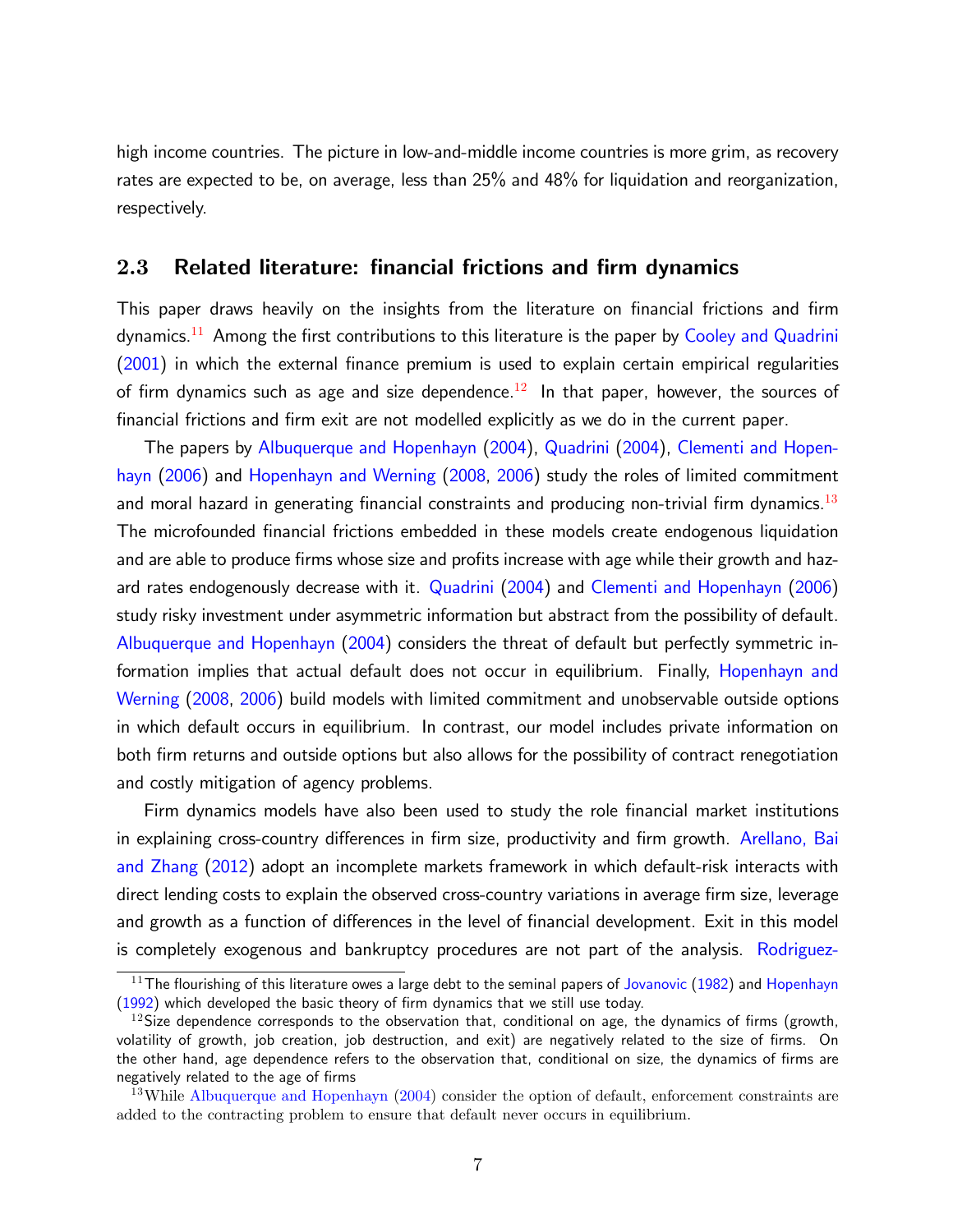[Delgado](#page-34-8) [\(2010\)](#page-34-8) extends this same framework to consider costly liquidation and to show that high costs associated with liquidation not only increase the cost of external finance but also create significant drops in aggregate productivity. Alternatives to liquidation are not considered in this model, however.

Broadly speaking, the papers surveyed above consider one of the two following environments: firms under financial distress either default and renegotiate their debt, or they are liquidated and exit the market irreversibly. Recently [Senkal](#page-34-1) [\(2013\)](#page-34-1) and Corbae and D'Erasmo [\(2014\)](#page-32-0) considered an environment in which liquidation and renegotiation coexist in an otherwise standard firm dynamics framework. In particular, these papers take an incomplete markets approach in which firms under distress can either file for liquidation or renegotiate their debt with creditors in order to continue operating. A similar approach is taken by [Peri](#page-34-0) [\(2014\)](#page-34-0) who models reorganization as the combination of debt renegotiation and an uncertain period in which the firm is unable to issue debt or distribute dividends. However, all three papers abstract from asymmetric information and, accordingly, the only goal of a restructuring procedure is to reduce the amount of firm debt. By contrast, our model captures both aspects of rehabilitation procedures summarized in the previous section: debt renegotiation and firm reorganization through reduced agency.

Finally this paper is also related to a large body of research on the issues of financial distress, security design and corporate control.<sup>[14](#page-0-0)</sup> In the theoretical strand of this literature, [White](#page-34-9) [\(1994\)](#page-34-9) first introduced the notion of corporate bankruptcy as a filtering device: bankruptcy law should be designed so as to force inefficient firms into liquidation and allow efficient firms to be rehabil-itated.<sup>[15](#page-0-0)</sup> Recent country studies from developing countries which carried out bankruptcy reform have provided empirical support for this proposition [\(Gine and Love](#page-33-7) [\(2010\)](#page-33-7), [Araujo, Ferreira](#page-31-9) [and Funchal](#page-31-9) [\(2012\)](#page-31-9), and [Lim and Hee Hahn](#page-33-8) [\(2004\)](#page-33-8)). Taken together, these empirical studies show that lowering bankruptcy costs and enhancing creditor protection improves the separation between persistently underperforming firms (that should be liquidated) and firms with temporary setbacks (that should undergo reorganization).

## 3 The model economy

We now present a theory of firm finance in which contracting parties are presented with different alternatives to deal with the possibility of financial distress. After describing the environment and main workings of the model, we introduce ex-ante project heterogeneity and then embed the contracting model into a standard industry equilibrium framework.

 $14A$  comprehensive survey of this literature can be found in [Senbet and Wang](#page-34-10) [\(2012\)](#page-34-10).

 $15$ However, [White](#page-34-9) [\(1994,](#page-34-9) [1989\)](#page-34-11) also points out that in the presence of imperfect information this filtering mechanism is deemed to operate with error at best.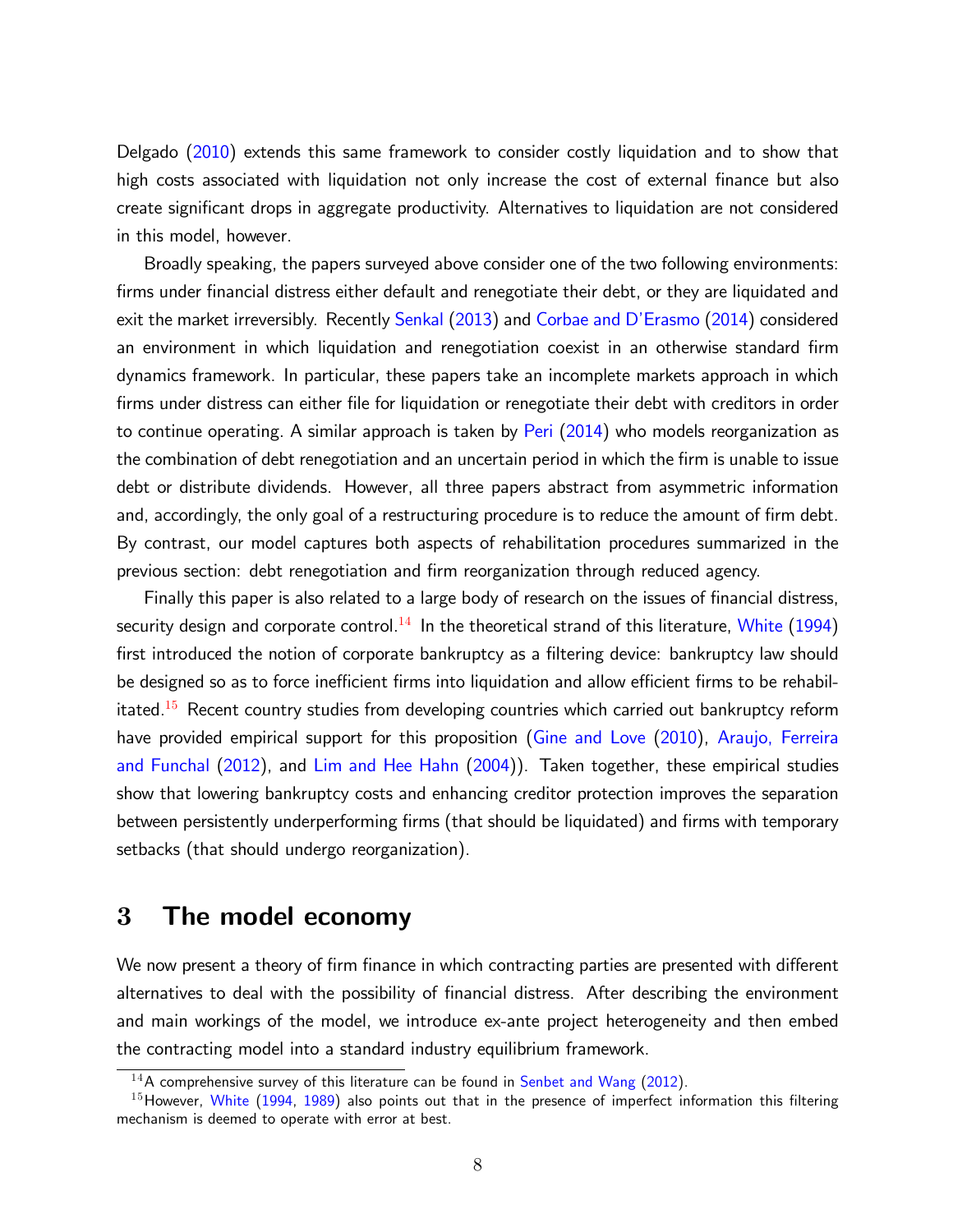## 3.1 Preferences and technology

The entrepreneur has access to a project characterized by a production technology  $F:\{0,1\}\times$  $R_+ \rightarrow R_+$  which combines working capital inputs,  $k_t \in R_+,$  with project-level productivity  $z_t.$ More specifically,  $F(k_t, z_t) = z_t f(k_t)$ , with  $f(0) = 0, f' > 0, f'' < 0$  and  $\lim_{k\to 0} f'(k) = \infty$ ,  $\lim_{k\to\infty}f'\left(k\right)\,=\,0,$  while  $z_t$  is the realization of an i.i.d. random variable  $Z$  with support  $\{z_L,z_H\}$  =  $\{0,1\}$  and  $\Pr(Z=z_H=1)$  =  $\pi$ . The project requires, in addition to  $k_{t\geq0}$ , an initial set-up cost  $I_0.$  The entrepreneur has wealth  $M < I_0$  so, to operate the technology, she must enter a financial contract with a bank with deep pockets. We refer to projects that are successfully initiated as "firms". In each period in which the firm operates and returns  $z_t$  are realized, the bank expects a repayment from the entrepreneur,  $\tau_t,$  per period.

Both the entrepreneur  $(e)$  and the bank  $(b)$  are risk-neutral, discount cash flows at a common rate  $\beta \in (0,1)$ , and seek to maximize the expected present value of dividends:

$$
\left\{\mathbb{E}_0\sum_{t=0}^\infty\beta^t d_t^j\right\}
$$

<span id="page-8-0"></span>for  $j = e, b$ . The following assumption is introduced to guarantee the existence of a firm:<sup>[16](#page-0-0)</sup>

Assumption 1  $\{ \pi f \left[ \left( f^{(-1)} \right)' (1/\pi) \right] - \left[ f^{(-1)} \right]' (1/\pi) \} (1-\beta)^{-1} > I_0$ 

## 3.2 First-best

Under symmetric information and perfect enforcement, this problem is trivial enough: the properties of  $f(\cdot)$  imply that there exists a unique:

$$
\tilde{k} = \arg \max_{k} \left[ f(k) \mathbb{E} Z - k \right] = \arg \max_{k} \left[ \pi f(k) - k \right],
$$

which is referred to the first-best level of capital. A planner facing no information or commitment constraints, and concerned with maximizing social surplus only, will choose  $k_t = \tilde{k} \ \forall \ t \geq 0.$  Thus, the first-best value of the firm is given by  $\tilde{W}=[\pi f(\tilde{k})-\tilde{k}]/\left(1-\beta\right),$  with  $\tilde{V}=\pi f(\tilde{k})/\left(1-\beta\right)$ being the lifetime expected value accruing to the entrepreneur. The solution to the first-best problem, therefore, implies that all entrepreneurs are able to borrow the first-best level of capital  $\tilde{k}$  and, once started, the firm will never grow, shrink or exit.

 $16$  In what follows, the terms "entrepreneur" and "firm" will be used interchangeably.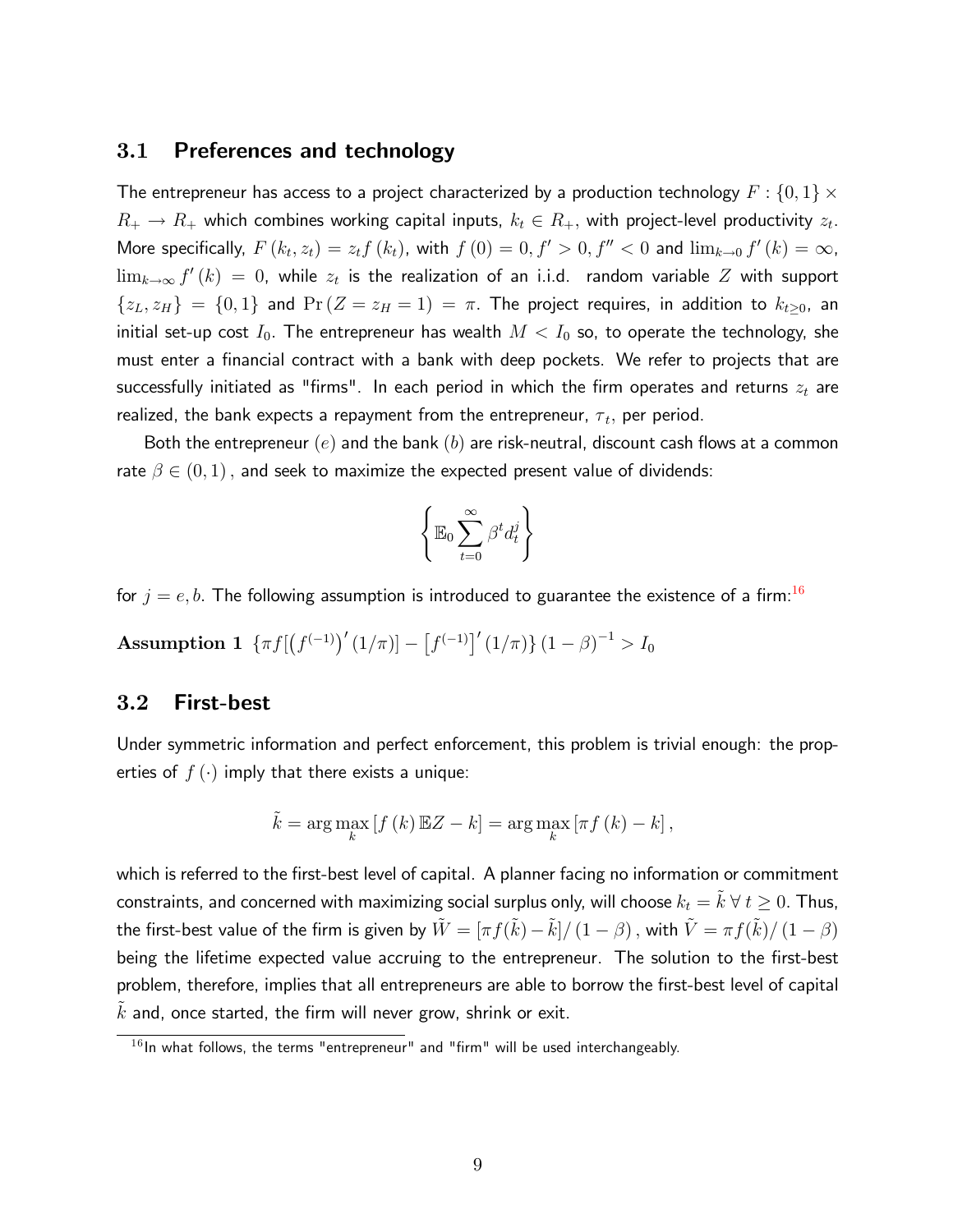## <span id="page-9-0"></span>3.3 Contracts under private information and limited commitment

The problem becomes interesting when private information and limited commitment are introduced as follows. At the beginning of each period, the entrepreneur can leave the project and take an outside option  $s$  which is itself the realization of an i.i.d. random variable with support  $S = [\underline{s}, \bar{s}]$  and differentiable cdf  $G(s)$ . As in [Hopenhayn and Werning](#page-33-3) [\(2008\)](#page-33-3),  $s$  is private information to the entrepreneur. The entrepreneur will therefore take her outside option ("default") whenever s is higher than the value that she can expect from continuing with the project given the current terms of the contract. Let  $x_t = 1$  if the entrepreneur decided to default (after observing  $s_t$ ) in period t and  $x_t = 0$  otherwise.

Notice that the unobservable nature of the outside option implies that contract terms may not depend upon  $s$  as it does in other models of limited commitment [\(Thomas and Worrall](#page-34-12) [\(1990\)](#page-34-12), [Albuquerque and Hopenhayn](#page-30-2) [\(2004\)](#page-30-2)). There, contracts are designed so as to avoid actual default. In contrast, given the current information structure, default will happen along the equilibrium path as in [Hopenhayn and Werning](#page-33-3)  $(2008)^{17}$  $(2008)^{17}$  $(2008)^{17}$  $(2008)^{17}$ 

If the entrepreneur defaults and leaves the relationship, she gets to keep  $s$ , and the firm is liquidated. In such case, the lender appropriates the scrap value of the project,  $\Delta$ . Alternatively, the parties may pay verification and renegotiation costs,  $\theta$ , and renegotiate the original contract. Let  $\ell_t = 1$  if the firm was liquidated upon default and  $\ell_t = 0$  if the parties renegotiated. We assume that in case of liquidation, both parties receive their payoff at the beginning of the following period.

If the entrepreneur does not default, the parties then face an investment decision under asymmetric information since returns  $z_t$  are not observed by the bank. That is, the entrepreneur can misreport actual returns to the bank and divert cash flows at some cost  $\rho^i.$  Such cost in turn depends on the monitoring technology used which is a decision variable at the beginning of the period (after observing the default decision). In particular,  $\rho^r>0$  if the parties decide to use a high-quality monitoring technology which costs a fraction  $\mu_r$  of the firm's returns and  $\rho^u\,=\,0$  if they use a low-quality monitoring technology which is costless. Let  $\mathfrak{u}_t\,=\,0$  if the parties decide to use the high-quality monitoring technology in  $t$  and  $\mathfrak{u}_t = 1$  otherwise. In what follows -and for reasons that will become apparent shortly- we refer to the case in which  $\mathfrak{u}_t=0$ as "reorganization"<sup>[18](#page-0-0)</sup> and label the case of  $u_t = 1$  as "undistressed".

 $17$  For a sovereign debt model with unobservable outside option and production shocks, see [Aguiar and Amador](#page-30-3) [\(2014\)](#page-30-3), section 4.1.

 $18$ As mentioned in the introduction, this costly hi-quality monitoring technology shares some features with formal or informal reorganization procedures. First, the use of this alternative is costly as are most (all) cases of reorganization, where dismissing management entails learning costs and payments to trustees, accountants or courts are made. Second, it allows creditors to exert tighter control over the firm's revenues which is one of the purposes of most reorganization cases. Finally, in equilibrium, this reduced agency path will only be taken when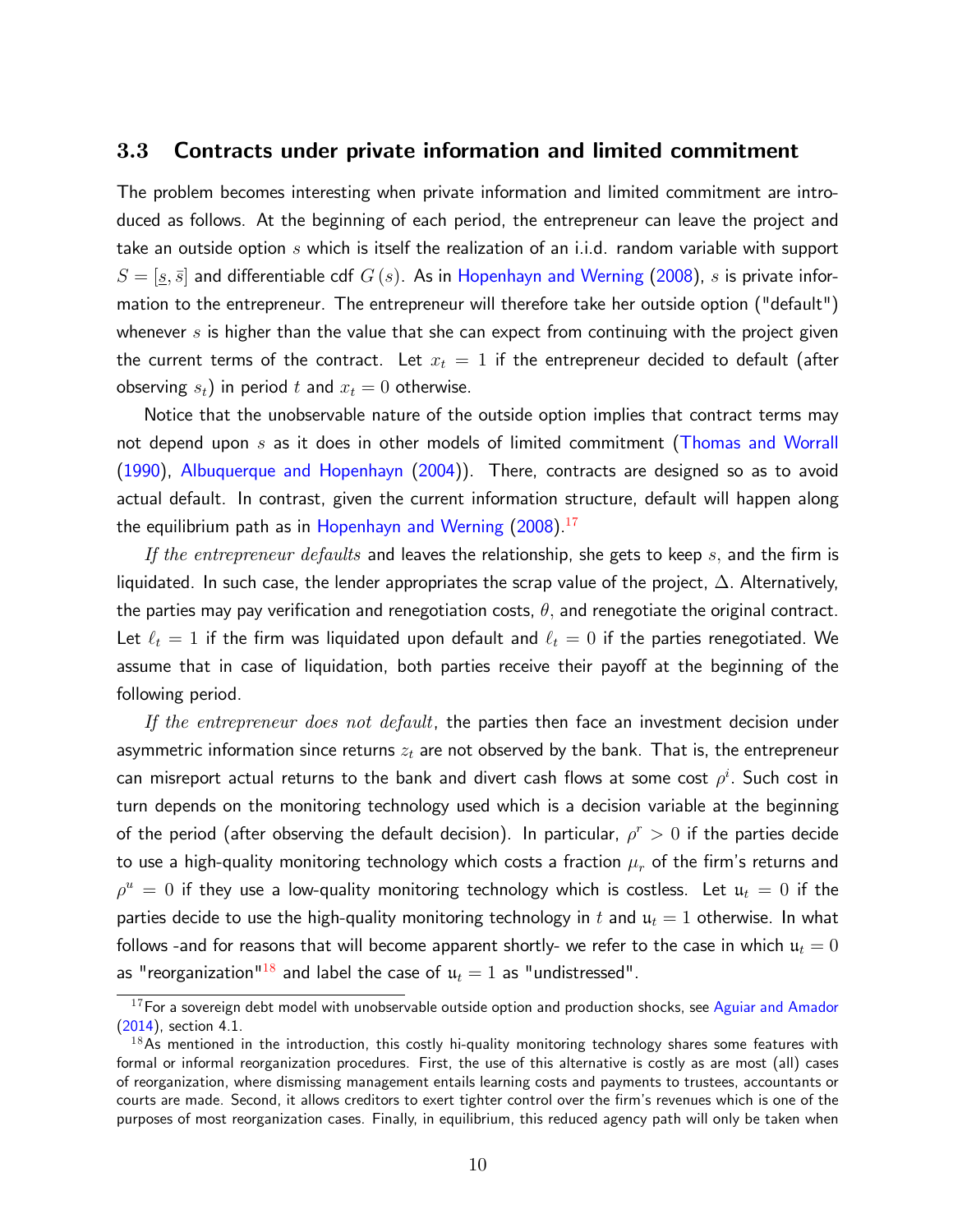Private information implies that the terms of the contract must depend upon the agent's report,  $\hat{z}_t$ , rather than on  $z_t$  itself. While the agent's reporting strategy may be arbitrarily complicated, the Revelation Principle can be invoked to identify the support of  $Z$  with the set of admissible reports. To avoid any indeterminacies and for simplicity it is assumed that when indifferent the agent will not divert cash flows and that costs  $\theta$ ,  $\mu_r$  are borne by the bank.

To complete the formal statement of the problem, let  $\mathfrak{s}_t = s_t$  if there is renegotiation  $(x_t = 1$ and  $\ell_t = 0)$  and  $\mathfrak{s}_t = \emptyset$  if  $x_t = 0$  or  $\ell_t = 1.$  Let  $\tilde{h}^{t-1} = (h^{t-1}, x_t)$  denote the interim public history after the default decision has been made. For notational convenience, we label choices made after observing  $\tilde{h}^{t-1}$  with a subscript  $i_t \in \{u, r\}$ , where  $i_t = r$  ("reorganization") if  $u_t = 0$  so the firm is financed under the high-quality monitoring technology and  $i_t = u$  ("undistressed") if  $\mathfrak{u}_t = 1$  so the firm operates under the low-quality financing technology. That is, in what follows, we write, e.g.,  $k_t$   $(h^{t-1}, 0, \mathfrak{u}_t)$  as  $k_t^i$   $(h^{t-1})$ . Furthermore, we adopt the convention  $\hat{z}_t^i = k_t^i = \tau_t^i = \mathfrak{u}_t$ if  $x_t = 1, \; \ell_t = \emptyset$  if  $x_t = 0$ . Public histories are given by  $h^t = \{h^{t-1}, h_t\} \in H^t$  where  $h_t = \left\{x_t, \mathfrak{u}_t, \ell_t, \mathfrak{s}_t, [k_t^i, \hat{z}_t^i, \tau_t^i]_{i=u,k} \right\}$ . The timing of events is depicted in Figure 4.

A contract,  $\sigma$ , is a collection of functions specifying a reorganization - undistressed policy,  $\mathfrak{u}_t$ , liquidation - renegotiation decisions,  $\ell_t$ , capital advancements,  $k^i_t$ , and repayments to the bank,  $\tau^i_t: \boldsymbol{\sigma} = \left\{x_t\left(h^{t-1}\right), \mathfrak{u}_t(\tilde{h}^{t-1}), \ell_t(\tilde{h}^{t-1}, \mathfrak{s}_t), [k^i_t(\tilde{h}^{t-1}), \tau^i_t(\tilde{h}^{t-1})]_{i=u,r}\right\}_{t=0}^{\infty}$ .<sup>[19](#page-0-0)</sup> This contract implicitly defines an equity value for the firm  $V_t$  and the long-term debt level or value to the bank  ${\sf B}_t.$  The equity value for the firm gives the discounted sum of future dividends whereas the long-term debt or value to the lender gives the discounted cash flows to the lender. Thus, the total asset value after history  $h^t$  is defined by  $\mathsf{W}_t = V_t + \mathsf{B}_t$ . As in  $\mathsf{Spear}$  and Srivastava [\(1987\)](#page-34-13),  $V_t$  effectively summarizes all information provided by history up to  $t-1$ , and can be used as state variable in a recursive formulation of the contracting problem. The points  $(B(V), V)$  trace the Pareto frontier and  $W(V) = B(V) + V$  is usually referred to as the "value of the firm".

We will characterize contracts recursively by specifying value functions at the different decision stages within a period. Working backwards, consider first the problem of a firm which has not defaulted in the current period  $(x_t = 0)$  and is being financed under monitoring quality  $i.$ This problem can be written recursively as:

the firm is under financial distress -after having experienced a long enough sequence of bad revenue shocks- but before deciding on liquidation.

 $19$ In a feasible contract, probabilities are well defined and the firm's limited liability is satisfied so that the entrepreneur's payoff is non-negative in each period.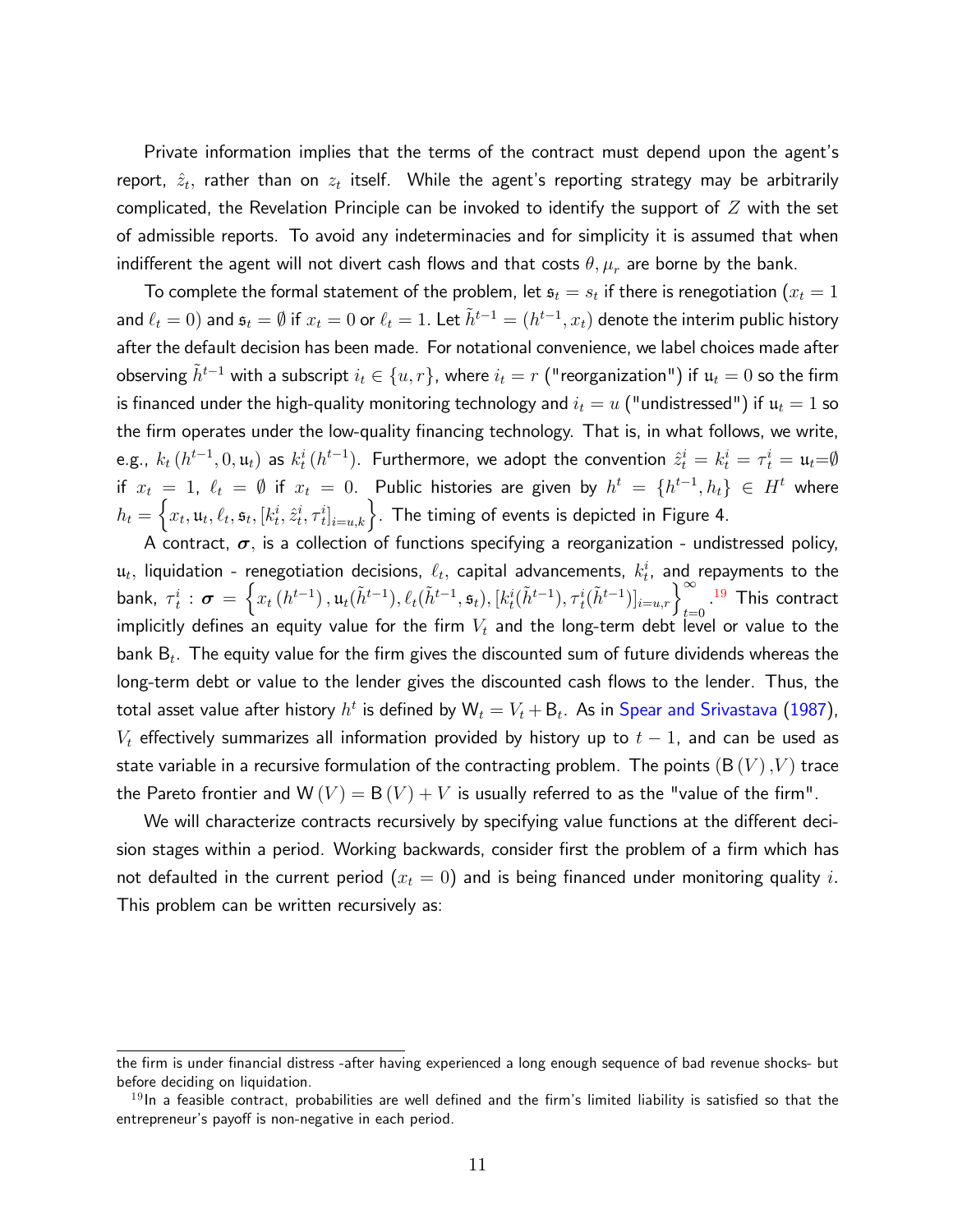

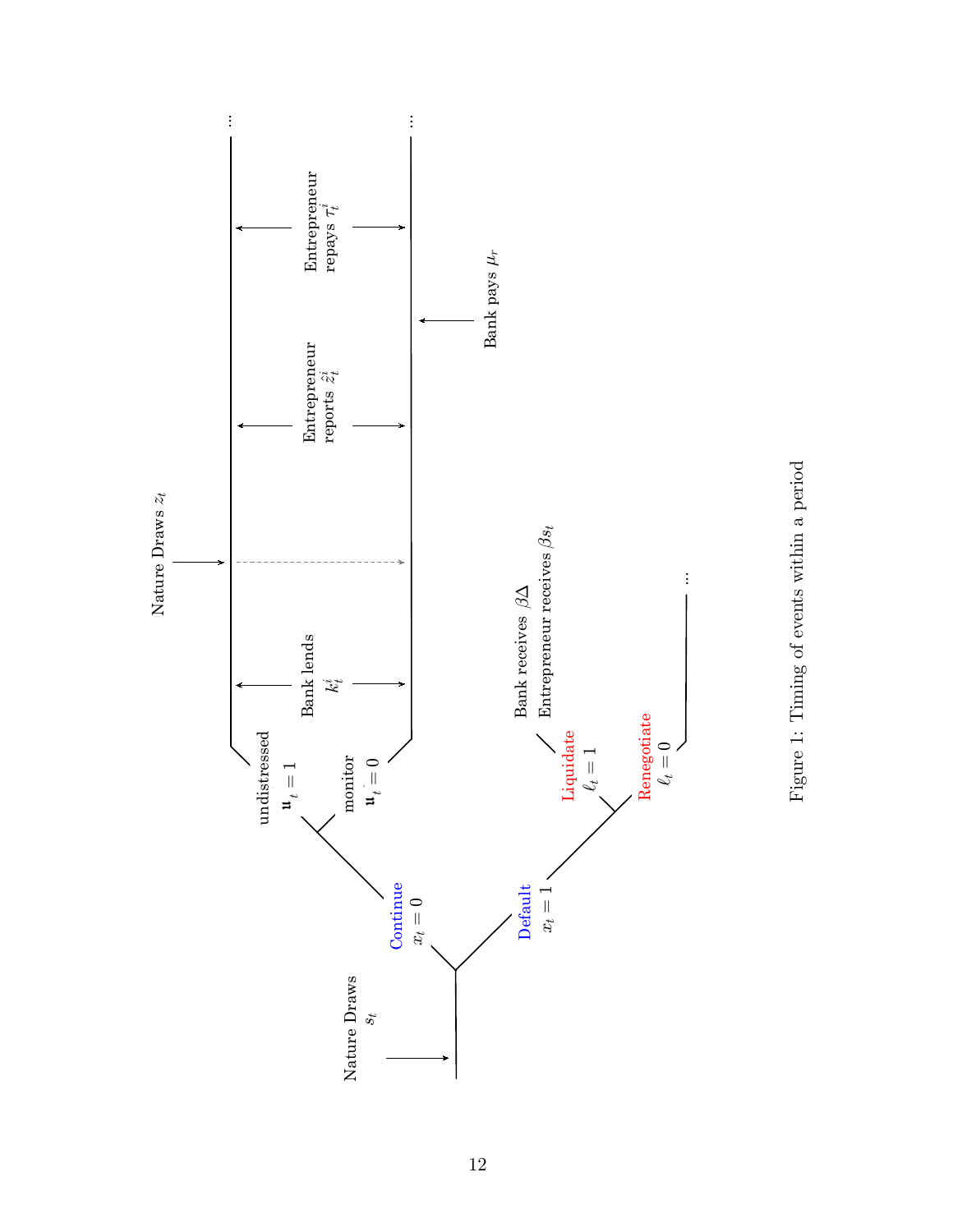<span id="page-12-1"></span><span id="page-12-0"></span>
$$
\widehat{W}_{i}\left(V_{c}^{i}\right) = \max_{k^{i}, \tau^{i}, V_{H}^{i}, V_{L}^{i}} \pi\left(1 - \mu_{i}\right) f\left(k^{i}\right) - k^{i} + \beta\left[\pi W\left(V_{H}^{i}\right) + \left(1 - \pi\right) W\left(V_{L}^{i}\right)\right] \qquad \textbf{(PP)}
$$
\n
$$
s.t. : f\left(k^{i}\right) + \beta\left(V_{H}^{i} - V_{L}^{i}\right) \geq \tau^{i} + \left(1 - \rho^{i}\right) f\left(k^{i}\right),
$$
\n
$$
V_{c}^{i} = \pi\left(f\left(k^{i}\right) - \tau^{i}\right) + \beta\left[\pi V_{H}^{i} + \left(1 - \pi\right) V_{L}^{i}\right],
$$
\n
$$
f\left(k^{i}\right) \geq \tau^{i} \text{ and } V_{H}^{i}, V_{L}^{i} \geq 0
$$

In  $(\widehat{\textbf{PP}})$  $(\widehat{\textbf{PP}})$  $(\widehat{\textbf{PP}})$ ,  $\mu_u = 0$  and  $V^i_z$ ,  $z = H, L,$  is the firm's value of equity beginning the following period after a revenue shock  $z$  has been reported. Moreover, this formulation of the problem already uses the fact that from limited liability  $z_L^i = 0 \Rightarrow \tau_L^i = 0$  and hence  $\tau_H^i$  can be written as  $\tau^i$ . The first constraint in  $(\overline{{\bf PP}})$  $(\overline{{\bf PP}})$  $(\overline{{\bf PP}})$  requires that contracts are incentive compatible. Here, we make use of the fact that a realization of  $z_L^i=0$  will never result in the agent reporting  $z_H^i$  and thus only one incentive constraint is required. The second constraint in  $(PP)$  $(PP)$  $(PP)$  imposes individual rationality (the so-called promise-keeping constraint) while constraints  $f\left(k^{i}\right)-\tau^{i},V_{H}^{i},V_{L}^{i}\geq0$ capture the entrepreneur's limited liability.

Next, given  $x = 0$  the problem of choosing monitoring quality is given by:<sup>[20](#page-0-0)</sup>

<span id="page-12-2"></span>
$$
W^{c}(V_{c}) = \max_{V_{c}^{u}, V_{c}^{r}, u} u \widehat{W}_{u}(V_{c}^{u}) + (1 - u) \widehat{W}_{r}(V_{c}^{r})
$$
\n
$$
s.t. : V_{c} = uV_{c}^{u} + (1 - u)V_{c}^{r} \text{ and } V_{c}^{u}, V_{c}^{r} \ge 0
$$
\n(PP)

where  $\widehat{\mathrm{W}}_i\left(V^i_c\right),\,\,i=u,r$  satisfy  $\big(\overline{\mathbf{P}}\mathbf{P}\big).$  Now, consider the problem of the match when  $x=1.$ At this point we assume that the entrepreneur will prefer to renegotiate and keep the firm if she gets at least her outside option in the renegotiated contract. That is, we assume that the bank has all the bargaining power. Then the decision whether to liquidate the firm or to continue with the relationship by renegotiating the original contract, for a given realization  $s$ , solves:

<span id="page-12-3"></span>
$$
W_{d}(s) = \max_{\ell(s)\in\{0,1\}} \ell(s) W_{\ell}(s) + [1 - \ell(s)] (1 - \theta) \beta W(s)
$$
 (PD)

where  $W_{\ell}(s) = \beta(\Delta + s)$  and we have used the fact that, upon default, the entrepreneur is indifferent between renegotiation and liquidation, so that s is the appropriate argument for  $W(\cdot)$ .

 $^{20}$ Hereafter, the dependence of the policy functions on equity is supressed and we write e.g.,  $x\left(s,V\right)$  as  $x\left(s\right)$ . Ocasionally we revert to e.g.,  $x(s, V)$  when characterizing these policies as functions of V.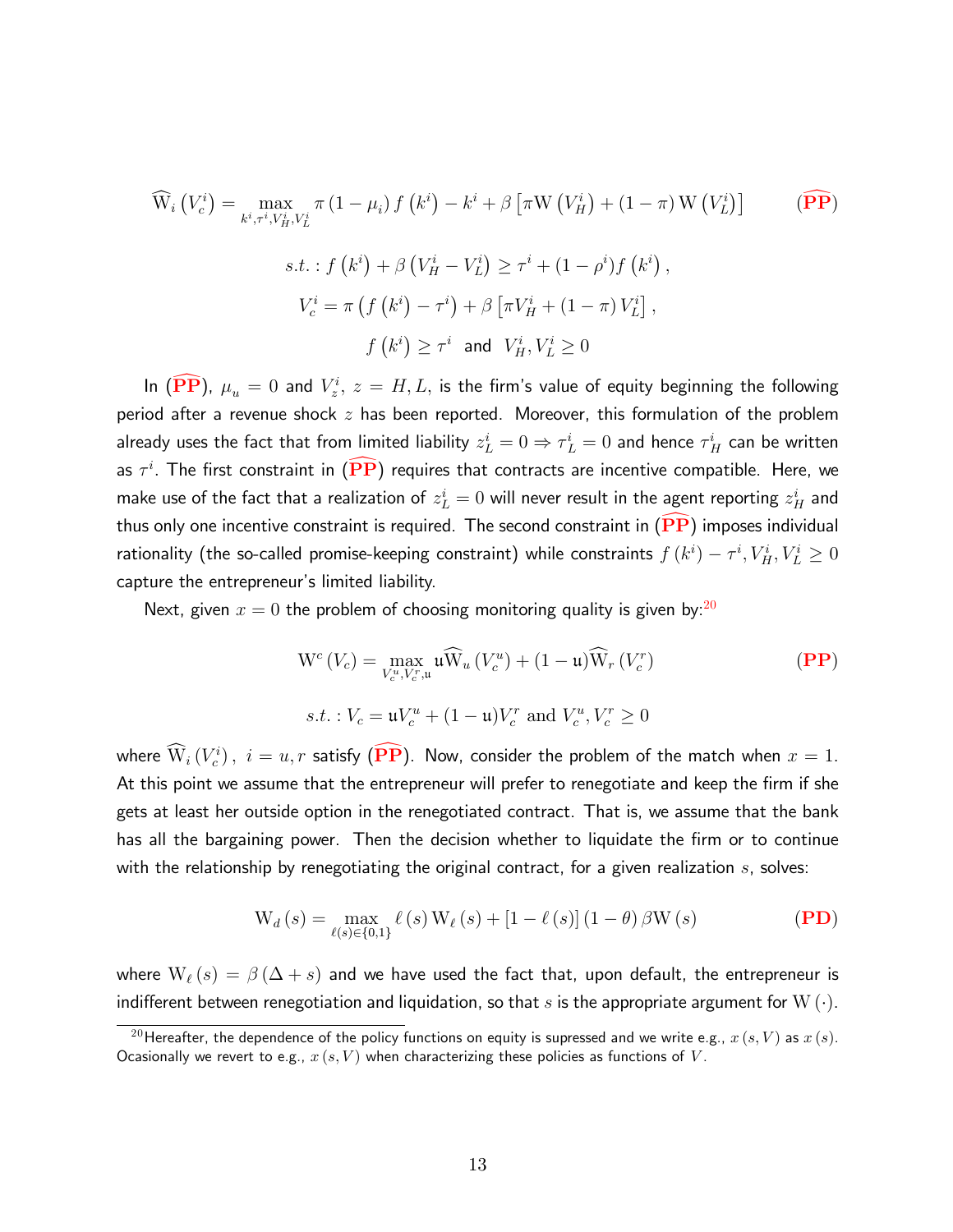Then the optimal default policy can be found as the solution to:

$$
W(V) = \max_{x(s) \in \{0,1\}} W^c(V_c) \int_S [1 - x(s)] dG(s) + \int_S x(s) W_d(s) dG(s)
$$
  
\n
$$
s.t. : V = V_c \int_S [1 - x(s)] dG(s) + \beta \int_S x(s) s dG(s)
$$
  
\n
$$
x(s) = \begin{cases} 1, & \text{if } \beta s > V_c \\ 0, & \text{otherwise} \end{cases}
$$
 (117)

where  $\mathrm{W}^c\left(V_c\right)$  and  $\mathrm{W}_d\left(s\right)$  in the objective function of  $(\mathbf{P})$  $(\mathbf{P})$  $(\mathbf{P})$  satisfy, respectively,  $(\mathbf{PP})$  $(\mathbf{PP})$  $(\mathbf{PP})$  and  $(\mathbf{PD})$  $(\mathbf{PD})$  $(\mathbf{PD})$ and the promise-keeping constraint already uses the fact that upon default the entrepreneur receives exactly the value of her outside option.

## 3.4 Optimal contracts and the value of the firm

We begin our characterization of optimal contracts by studying the solution to problems ( $\widehat{PP}$  $\widehat{PP}$  $\widehat{PP}$ )-([PP](#page-12-2)). That is, we first consider optimal policies when  $x = 0$ . Notice that for each  $i = u, r$ , the problem in  $(\overline{\text{PP}})$  $(\overline{\text{PP}})$  $(\overline{\text{PP}})$  is virtually identical to that of [Clementi and Hopenhayn](#page-32-9) [\(2006\)](#page-32-9) (henceforth CH) and hence their main results apply. In particular, capital advancement policy satisfies  $k^i\left(V^i\right)<$  $\tilde{k}^i = \argmax_k \left[ \pi \left(1-\mu_i\right) f\left(k^i\right) - k^i \right]$  as long as  $V^i \leq \tilde{V}^i = \pi \left(1-\rho_i\right) f(\tilde{k}^i) / \left(1-\beta\right)$ ; that is, the firm is borrowing constrained. Along with risk neutrality, this implies that allowing the equity value  $V^i$  to reach the threshold  $\tilde{V}^i$  in the shortest possible time is optimal, i.e.,  $V^i\leq \tilde{V}^i$  implies  $f\left(k^{i}\right)=\tau^{i}.$  This allows capital to increase with equity values so that the endogenous financing constraints tend to relax as the firm's equity grows. Finally, for  $V^i \leq \tilde{V}^i$  future equity values satisfy  $\,V^i_L\,(V^i) \,<\,V^i \,<\,V^i_H\,(V^i),\,$  implying that the firm's equity value increases with a good shock and decreases with a bad shock ("cash-flow sensitivity"). These results allow us to reduce  $(PP)$  $(PP)$  $(PP)$  to unidimensional maximization problems:

$$
\widehat{\mathbf{W}}_{i}\left(V_{c}^{i}\right) = \max_{k^{i}} \pi \left(1 - \mu_{i}\right) f(k^{i}) - k^{i} + \beta \left\{\pi \mathbf{W} \left[\frac{V_{c}^{i} + \left(1 - \pi\right)\left(1 - \rho^{i}\right) f(k^{i})}{\beta}\right] + \left(1 - \pi\right) \mathbf{W} \left[\frac{V_{c}^{i} - \pi \left(1 - \rho^{i}\right) f(k^{i})}{\beta}\right]\right\}
$$
\n
$$
(P3)
$$

<span id="page-13-0"></span>Notice that for  $i = u$ , and using the notation and definitions of the previous paragraph, one has that  $\tilde k = \tilde k^u, \, \tilde{\mathsf W} = \tilde{\mathsf W}^u$  and  $\tilde{V} = \tilde{V}^u$ . Denote by  $\tilde{\mathsf W}^r$  the value of a firm that is currently under "reorganization" and operated at scale  $\tilde{k}^r$ . For the reminder of the paper, and given that  $\mu_u = \rho^u = 0$ , we write  $\mu = \mu_r$  and  $\rho = \rho^r$ . Then: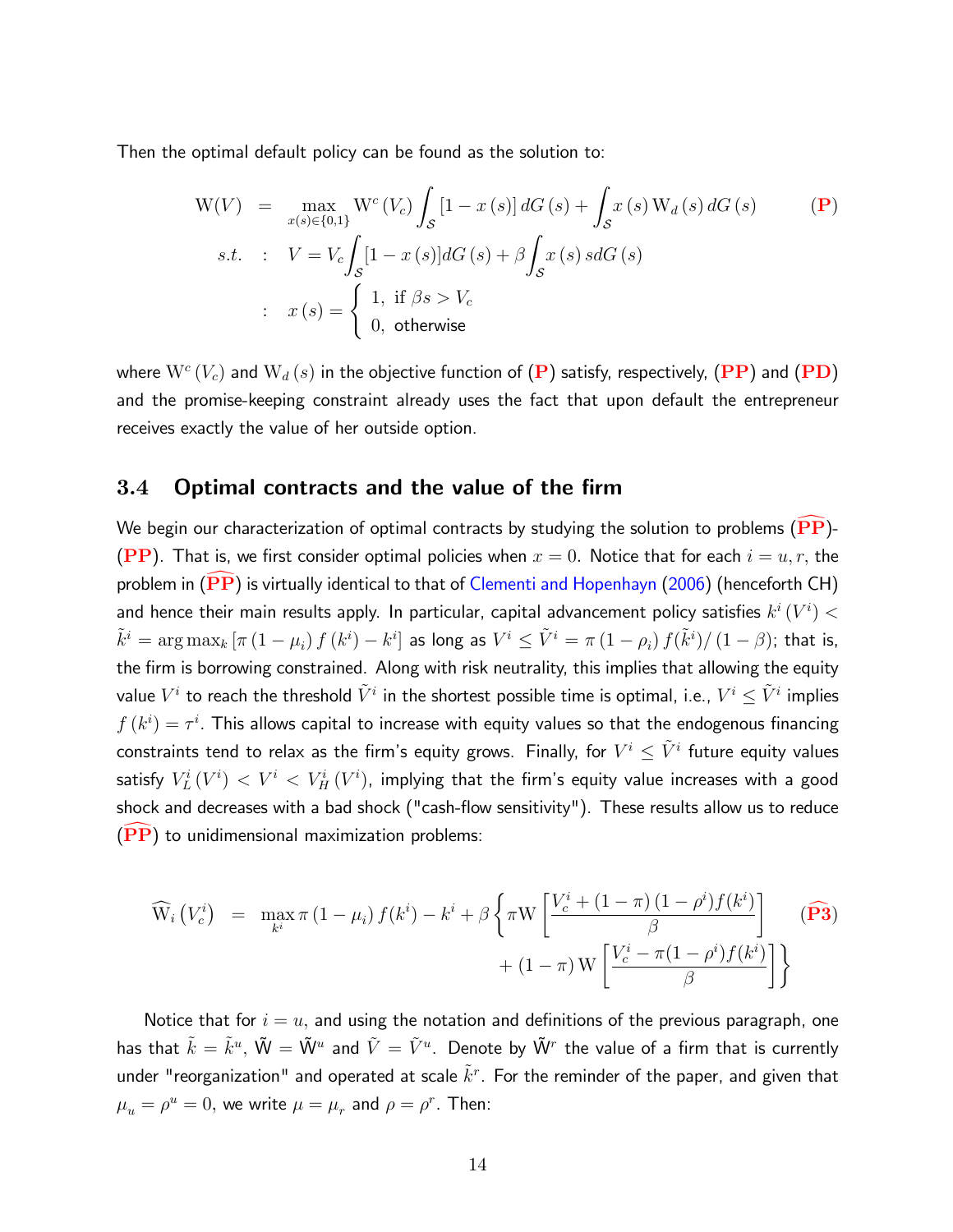**Lemma 1**  $\mu > 0 \Rightarrow \tilde{W}^r < \tilde{W}$ .

Proof. See appendix A. ■

Lemma [1](#page-13-0) establishes that for large enough values of equity, leaving the firm undistressed is optimal. Finding conditions under which  $u = 0$  is optimal requires some more work:

<span id="page-14-0"></span>**Proposition 1** There exist  $\Delta, \mu, \rho \in (0,1)$  with  $\mu_r < \rho^r$  such that for some  $0 <\!\!V_{\cal R} < \tilde{V}^r,$  $V_c < V_{\mathcal{R}} \Rightarrow W^c(V_c) = W_r(V_c^r)$  and  $V_c \ge V_{\mathcal{R}} \Rightarrow W^c(V_c) = W_u(V_c^u)$ 

Proof. See Appendix A. ■

Heuristically, Proposition [1](#page-14-0) says that reorganization is optimal for intermediate values of equity and the firm is left undistressed if equity is large enough. The content and intuition for Proposition  $1$  can be seen graphically in the left panel of Figure 2, where the function  $\mathrm{W}^c\left(V_c\right)$  is shown as the upper envelope of the functions  $\mathrm{\bar{W}}_u\left(V^u_c\right)$  and  $\mathrm{\bar{W}}_r\left(V^r_c\right)$ . An immediate consequence of the proposition is that for some combinations of parameters, the value of the firm is higher when reorganization is an option than when only liquidation is available as in CH (see right panel of Figure 3).

Figure 2 traces the value of the firm as a function of continuation (i.e., no-liquidation) equity  $V_c$ . In the region to the right of  $V_{\mathcal{R}}$  the firm is undistressed but may be financially constrained. In turn, the equity region in which the firm is financially distressed (left of  $V_\mathcal{R})$  can be divided into liquidation and reorganization. The right panel of Figure 2 compares the value of the firm under a contract which allows for costly hi quality monitoring, with a contract in which only the low quality monitoring technology is available (i.e., the contract found in CH).



Figure 2. The reorganization option and the value of the firm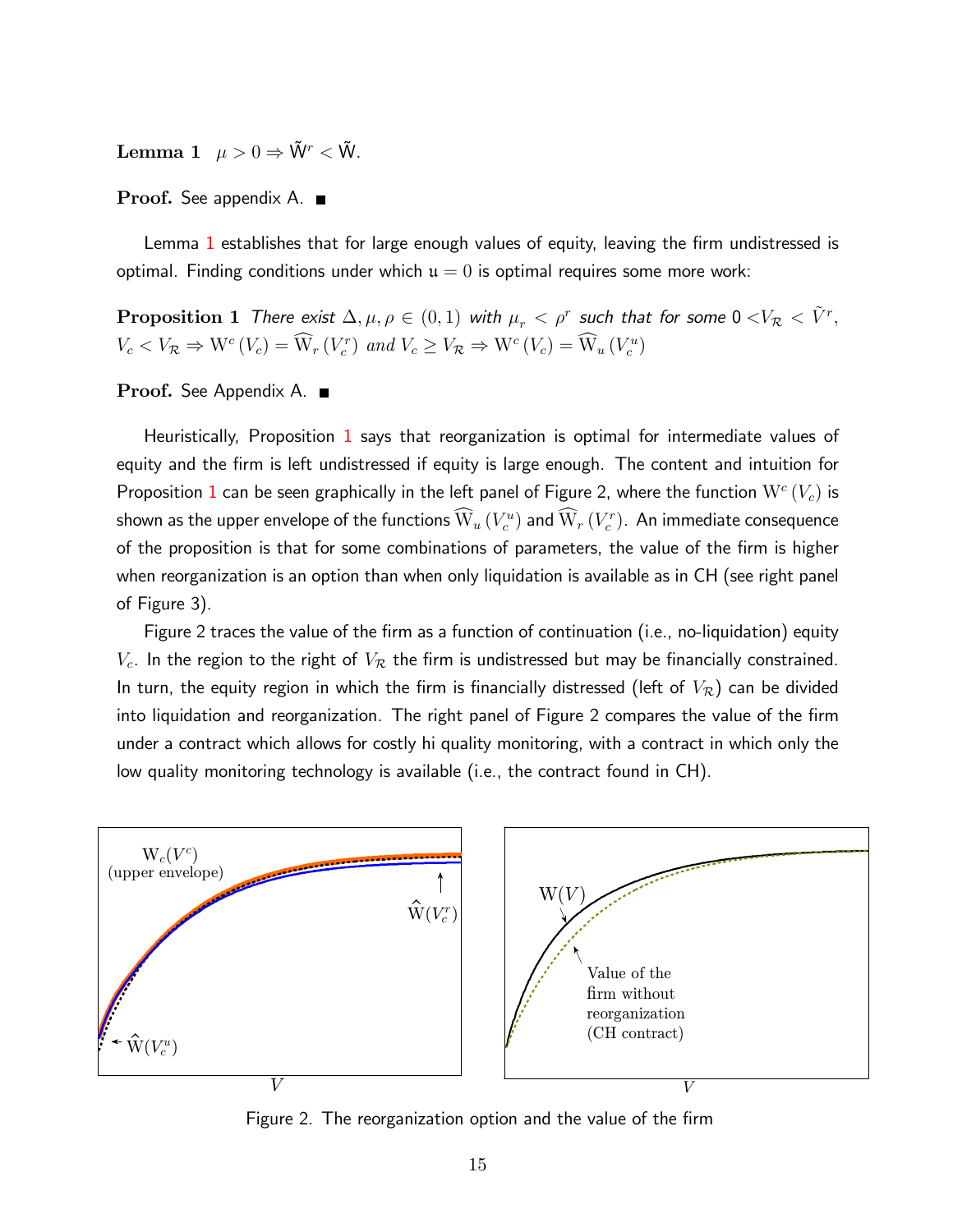Next we add the following assumption in order to provide a sharper characterization of the default and liquidation policies:

# <span id="page-15-0"></span>Assumption 2 Suppose now that  $s \sim \mathcal{U}\left[0,\bar{s}\right]$  with  $\bar{s} < \tilde{W}^u$

The final statement in Assumption [2](#page-15-0) implies that the outside opportunity is never more valuable than the total value of the project, if the latter were operated at full efficiency. Confronted with any contract, the entrepreneur will employ a reservation policy, taking any outside opportunities above some threshold  $s_d$  and rejecting the rest. That is, for each  $V$ ,  $s\geq s_d \Rightarrow x\left( s,V \right) = 1$ and  $s < s_d \Rightarrow x(s, V) = 0$ . The entrepreneur's lifetime utility evolves according to:

$$
V = \int_0^{\bar{s}} \max \left\{ \beta s, V_c \right\} dG \left( s \right) = V_c \int_0^{s_d} dG \left( s \right) + \beta \int_{s_d}^{\bar{s}} s dG \left( s \right)
$$

It is easy to see that if  $V \geq \beta \bar{s}$  the entrepreneur will be better off by staying in the relationship regardless of the realization of  $s$ . For  $V<\beta\bar{s}$  the following proposition characterizes the default policy in the optimal contract:

<span id="page-15-1"></span>**Proposition [2](#page-15-0)** Suppose that Assumption 2 is satisfied. Then in the optimal contract, for  $V <$  $\beta\bar{s},$  the default threshold,  $s_d\,(V)$ , is weakly increasing in  $V.$  Moreover, there exists  $V^+>\beta E\,(s)$ such that for  $V \geq V^+, \, s_d\left(V\right)$  is strictly increasing in  $V.$ 

### Proof. See Appendix A. ■

The intuition of Proposition [2](#page-15-1) is straightforward: as the value delivered by the original contract increases, the entrepreneur requires a higher realization of the outside option to be tempted to default. However, the truncation of the equity domain introduced by the risk of default imposes a lower bound on the default threshold, hence the weak qualification at the beginning of the statement. An immediate result from this proposition is:

 $\bf Corollary~1$  There exists  $V^->\beta E\left(s\right)$  such that for  $V\geq V^+$  the optimal working capital policy is  $k = 0$ 

#### Proof. See Appendix A. ■

That is, for small enough values of equity, the firm can survive into the following period without capital advancement (inaction). This will happen if the realization of the outside option is very low and the entrepreneur does not default even knowing that the contract promises her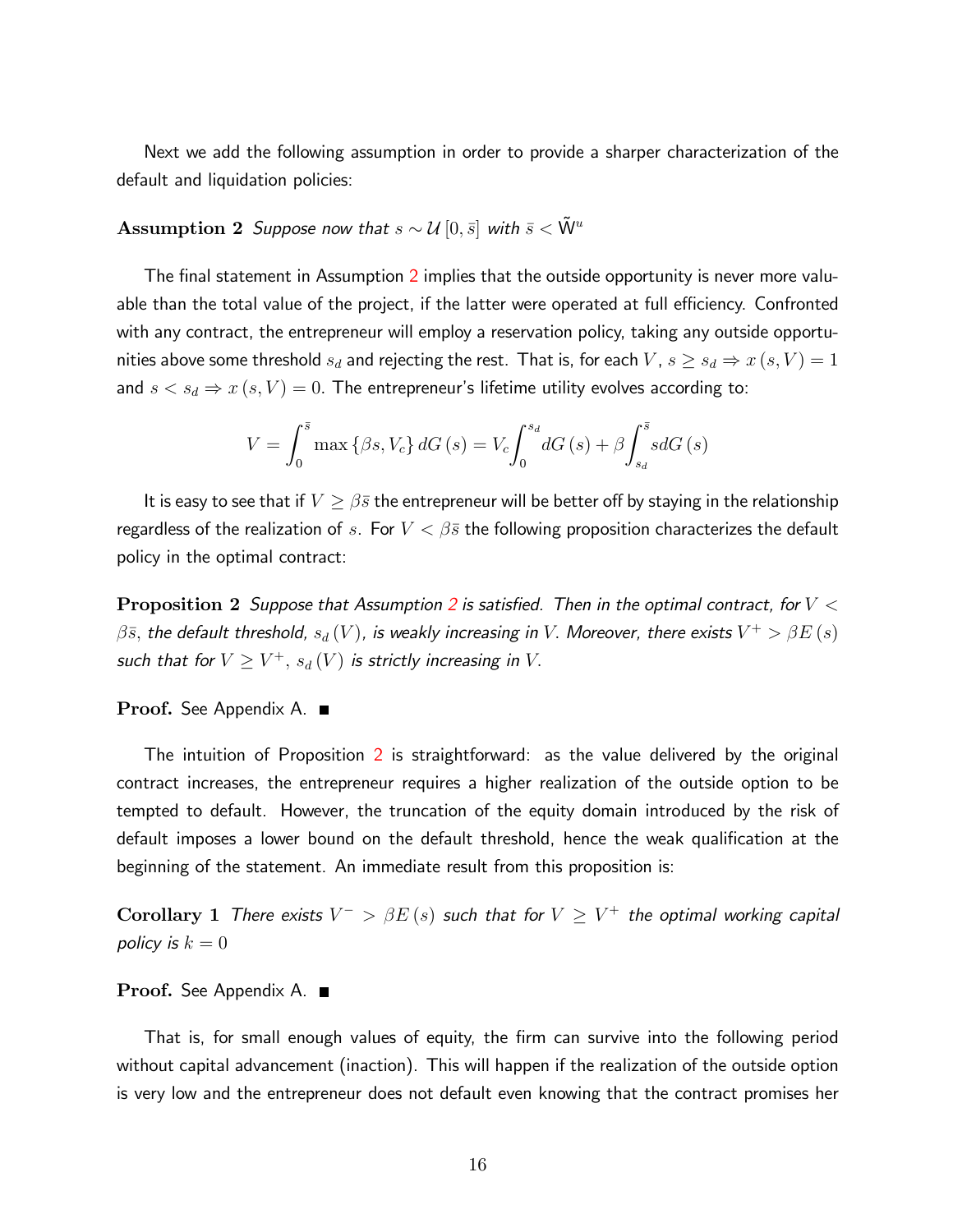little equity. Again, because the lack of commitment truncates the equity domain from below, no positive level of capital can satisfy the incentive constraint (recall that  $k>0$  requires  $V_L < V)$ .

We now turn to characterizing the liquidation decision. Recall that the entrepreneur is indifferent between the liquidation/renegotiation outcome as she is assured a payoff  $\beta s$ . If the contract is renegotiated, the value of the firm (after proportional renegotiation costs are paid) is given by  $\beta \left(1-\theta\right) {\rm W}\left(s\right)$  . In such case, the bank receives  $\beta \left(1-\theta\right){\rm W}\left(s\right)-\beta s,$  while if the firm is liquidated, the bank receives  $\beta \Delta$ . Thus, the liquidation threshold solves:

$$
W(s_{\ell}) = \frac{\Delta + s_{\ell}}{1 - \theta} \tag{1}
$$

Naturally, if  $\theta$  is too large, equation [\(1\)](#page-12-1) will not have a solution which, once again, points to the role of bankruptcy costs in shaping renegotiation/liquidation decisions. Unfortunately, low renegotiation costs are not enough to find  $s_\ell$  as equation  $(1)$  may not have a unique solution. The following assumption introduces a sufficient condition for  $s_\ell$  to be unique and allows us to provide a sharper characterization of the liquidation decision:

<span id="page-16-0"></span>**Assumption 3** 
$$
W(\bar{s}) > \frac{\Delta + \bar{s}}{1 - \theta}
$$

When assumption [\(3\)](#page-16-0) is satisfied, the bank will find it optimal to renegotiate if s is sufficiently large and liquidate otherwise. We summarize our previous discussion in the following proposition:

<span id="page-16-1"></span>**Proposition [3](#page-16-0)** Suppose that assumptions [2](#page-15-0) and 3 are satisfied. Then  $s_\ell(V)$  is unique and satisfies  $s_{\ell} \left(V\right) \geq s_d \left(V \right)$ .

This result is in line with the evidence discussed in section [2](#page-2-0) according to which firms with better outside options in the form of alternative financing (e.g., through equity) are more likely to successfully renegotiate their contracts with creditors. With the results from propositions  $(2)$ -[\(3\)](#page-16-1) at hand, the problem in  $(P)$  $(P)$  $(P)$  can be conveniently reformulated, for  $V \in [V_+, \bar s]$ , as:

<span id="page-16-2"></span>
$$
W(V) = Wc (Vc) \int_0^{s_d} dG(s) + \beta \int_{s_d}^{s_\ell} [\Delta + s] dG(s) + \beta (1 - \theta) \int_{s_\ell}^{\bar{s}} W(s) dG(s)
$$
 (PU)  
=  $\frac{1}{\bar{s}} \left\{ s_d Wc (Vc) + \beta \Delta (s_\ell - s_d) + \frac{\beta}{2} (s_\ell^2 - s_d^2) + \beta (1 - \theta) \int_{s_\ell}^{\bar{s}} W(s) dG(s) \right\}$ 

where, again,  $\mathsf{W}^c\left(V_c\right)$  solves  $\left(\mathbf{PP}\right)$  $\left(\mathbf{PP}\right)$  $\left(\mathbf{PP}\right)$ ,  $s_\ell$  solves  $(1)$  and  $s_d~=~\max\{\beta E\left(s\right),\sqrt{2\bar{s}V\beta^{-1}-\bar{s}^2}\}.$ The results from Propositions  $(2)-(3)$  $(2)-(3)$  $(2)-(3)$  can be seen graphically in the left panel of Figure 3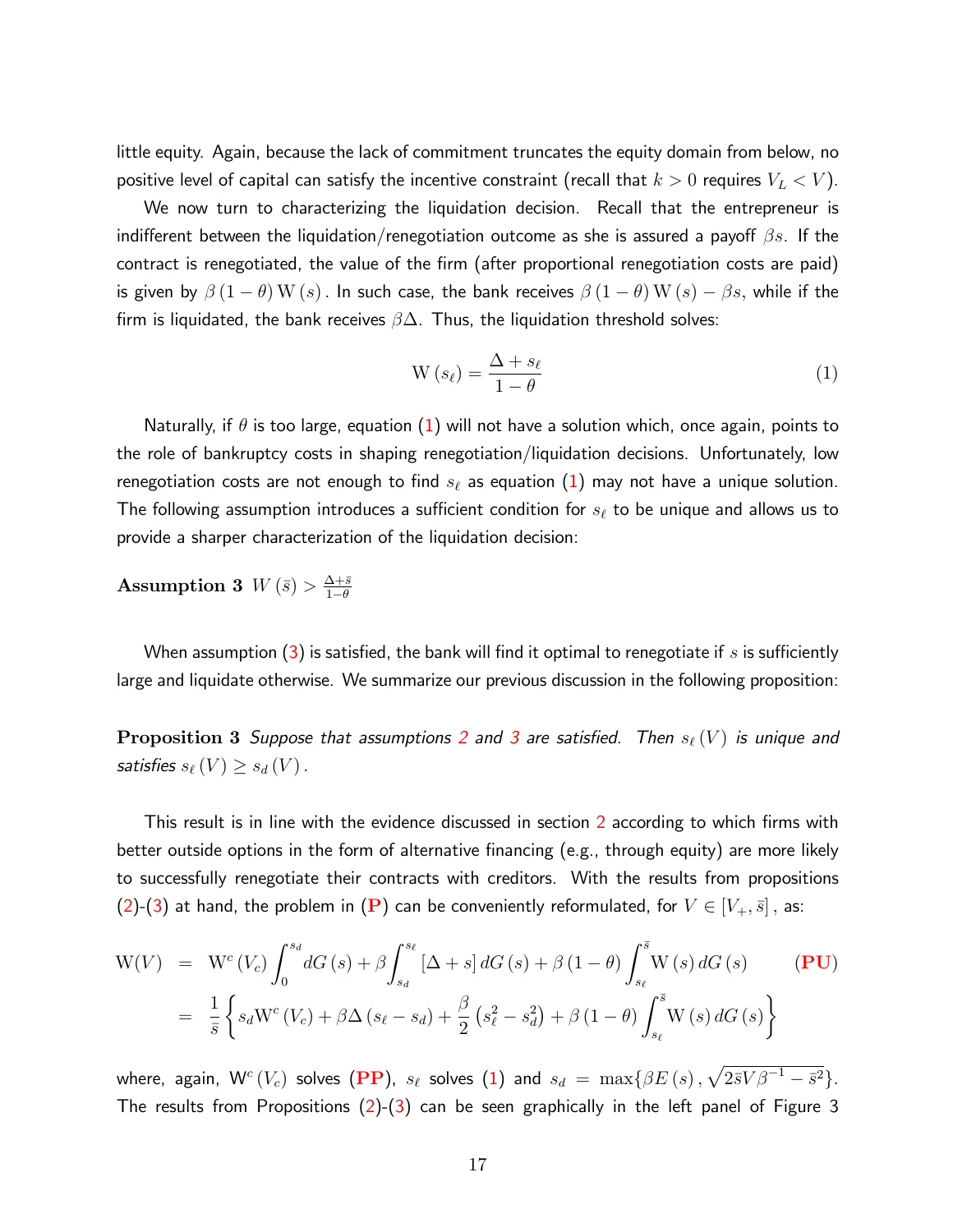where we have depicted the optimal default, liquidation and renegotiation policies for a given parametrization, as well as the value of the Örm when there is the possibility of default and renegotiation.



Figure 3. Liquidiation-renegotiation policies and the value of various contracts

The right panel of Figure 3 illustrates how the default risk affects the value of the firm. Importantly for our purposes the figure shows that, while the contract with the reorganization option strictly dominates the CH contract, this may or may not be true for the contract with a default option. In particular, the CH contract may dominate the contract with default if the ratio  $\rho/\mu$  is too high; i.e., if the benefit of reorganization is low relative to its cost.

## 3.5 Heterogeneous projects

Suppose now that in every period a continuum of entrepreneurs are born, each of which has access to exactly one project of average productivity  $\pi$  (recall  $\pi = \Pr(Z = 1)$ ), which is drawn from a time-invariant distribution  $\Gamma(\pi)$  with support  $\Pi$ . After project types are drawn, they become public information so that banks offer each entrepreneur a contract indexed by her type  $\pi$ . Accordingly, the value and policy functions are now written e.g.,  $W(V;\pi)$ .

As a first approximation to the effect of project heterogeneity, consider the simple case in which there is neither default nor reorganization (i.e.,  $\bar{s} = 0$  and  $\mu_r = \infty$ ), but the firm can be liquidated at the beginning of each period (the CH contract). A deterministic liquidation rule will specify a cutoff value of equity  $V_\ell(\pi)$  such that for  $V \leq V_\ell(\pi)$  the firm is liquidated. We will next show that even if there is neither renegotiation nor reorganization, a financial contract that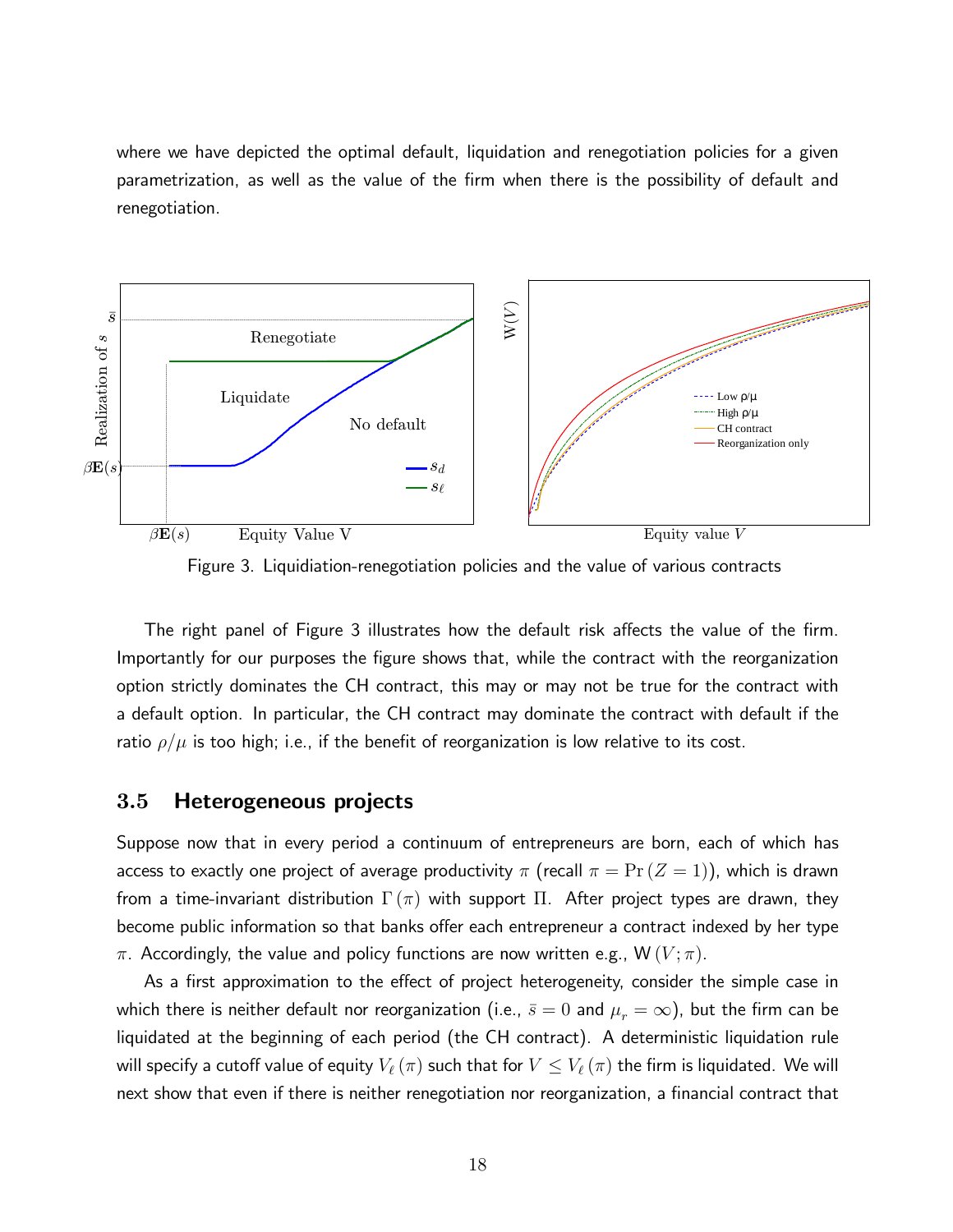relies on intertemporal incentives for truthful reporting induces selection along the productivity dimension:

<span id="page-18-0"></span> $\bf{Proposition~4}$  Suppose that  $\pi' > \pi$ . Then  $V_{\ell}\left(\pi'\right) < V_{\ell}\left(\pi\right)$ .

#### Proof. See Appendix.

Figure 6 illustrates the content of Proposition [4:](#page-18-0) A project with higher average productivity will face a smaller liquidation set. Since a firm reaches the liquidation set only after experiencing enough bad realizations of the revenue shock, and such low realizations are more likely with lower  $\pi$ , firms with higher average productivity face a lower unconditional probability of exit. In other words, the contract exhibits financial selection.



Figure 4. Financial Selection

This intuition can be carried over to the contracting problem of section [3.3.](#page-9-0) As shown in Figure 3, the reorganization option increases the slope of the value function at the origin. With heterogeneous projects, this effect is compounded so that projects with higher average productivity disproportionately benefit from the reorganization option and financial selection is enhanced. This issue will be pursued further in the quantitative exercise (see Figure 6).

## 3.6 Industry equilibrium

In order to conduct a meaningful quantitative exercise, the contracting problems studied above are embedded into a standard industry equilibrium framework. The details of the industry follow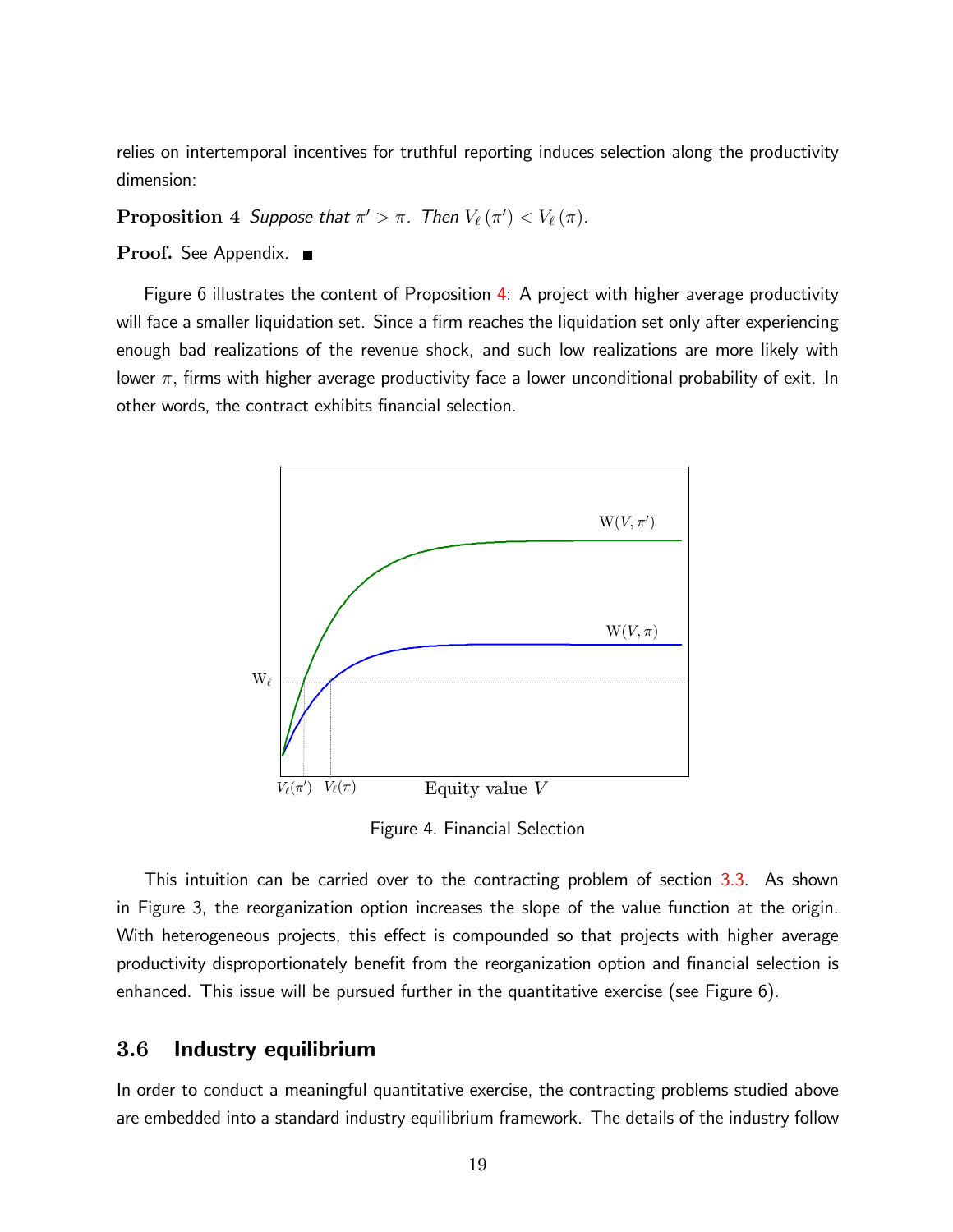closely those found in [Li](#page-33-9) [\(2010\)](#page-33-9).

Incumbent firms behave competitively, taking prices in output  $(p)$  market as given. Aggregate demand for the product is given by the inverse demand function,  $p = D(Q)$ , where the function  $D$ is continuous, strictly decreasing, and satisfies  $\lim_{Q\to\infty} D\left(Q\right) = 0$  and  $0<\lim_{Q\to 0} D\left(Q\right)<\infty.$ Notice that the output price is now a state variable and therefore value functions and policy functions depend upon it, for instance,  $W(V; p)$ .

We assume that entrepreneurs must pay the setup cost  $I_0$  before drawing a project from the invariant distribution  $\Gamma\left(\pi\right)$ . Therefore, the value entitlement to an entrepreneur upon entry,  $V_{0}$ , is such that -given competition- banks break even in expectation:

<span id="page-19-0"></span>
$$
\max_{V_0 \ge 0} V_0 \tag{P0}
$$

$$
s.t. \int_{\Pi} \mathcal{B}\left(V_0, \pi; p\right) d\Gamma\left(\pi\right) \ge I_0 - M \tag{2}
$$

That is, entrepreneurs are offered the "average" initial equity though all other contract terms are project specific.<sup>[21](#page-0-0)</sup> If a solution to ([P0](#page-19-0)) exists,<sup>[22](#page-0-0)</sup> denoted as  $V_0(p)$ , [\(2\)](#page-16-2) is binding, i.e.,  $\int$  B  $(V_0(p)\,,\pi;p)\,d\Gamma\left(\pi\right)=\int{\sf W}\left(V_0\left(p\right),\pi;p\right)d\Gamma\left(\pi\right)-V_0\left(p\right)=I_0-M.$  Once the initial equity value  $V_0(p)$  is determined, the evolution of a new firm's equity value during its life cycle is completely regulated by the (project-specific) optimal financial contract.

To generate an invariant distribution of firms, one must allow for some exogenous exit. Otherwise, for each cohort of new entrants there will be some firms that reach the unconstrained status and never exit. This would imply that the total mass of firms grows over time without bound. Hence, it is hereby assumed that, in every period, entrepreneurs are assumed to face a time-invariant exogenous probability  $1 - \eta$  of surviving into next period. For simplicity, we assume that if the entrepreneur dies exogenously, the firm becomes obsolete and the bank's payoff is zero. $^{23}$  $^{23}$  $^{23}$ 

The state of the industry can be described by the distribution of firms over equity-type pairs  $(V,\pi)$  . Let  $\psi_{t}\left(V,\pi;p\right)$  denote the distribution of incumbent firms after (endogenous and exogenous) liquidation has taken place and let  $E_{t+1}$  stand for the mass of new entrants at the beginning of  $t+1.$  The law of motion for  $\psi_t$  can be written as:

<span id="page-19-1"></span>
$$
\psi_{t+1} = \mathcal{T}^* \left( \psi_t, E_{t+1}; p \right) \tag{D}
$$

 $21$ That is, after paying the initial set-up cost, the entrepreneur's project type becomes common knowledge.

<sup>&</sup>lt;sup>22</sup>A solution to this problem may not exist if  $I_0 - M$  is too large.

<sup>&</sup>lt;sup>23</sup>This way, exogenous exit merely implies a lower discount rate  $\hat{\beta} = \beta (1 - \eta)$  and does not require modifying the contracting problems of the previous sections.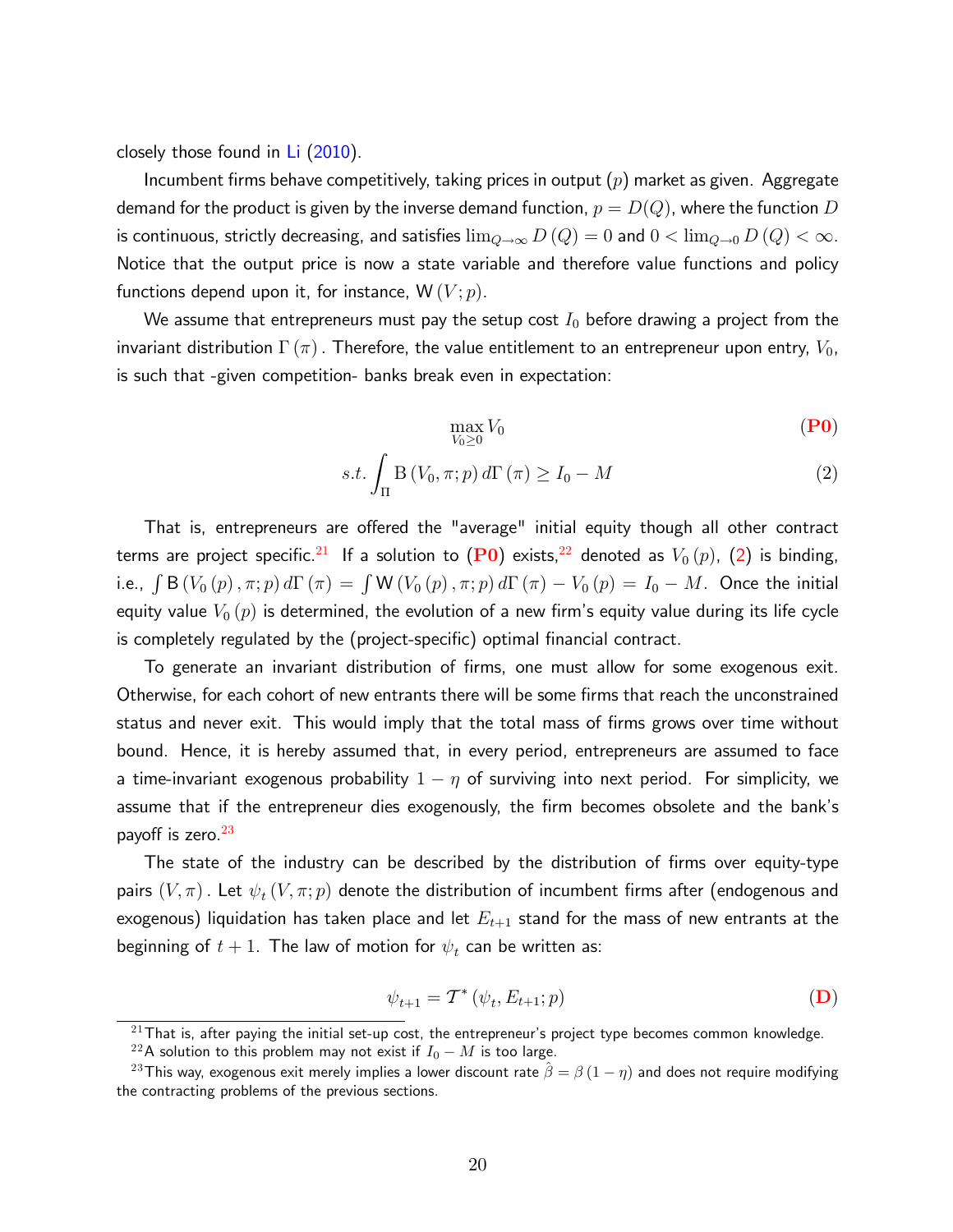The expression for the mapping  $T^{*}\left(\cdot\right)$  is derived in Appendix A for the economy with default and renegotiation. This is the more general economy and definitions are easily obtained for the other cases by applying suitable changes. We are now in a position to define an equilibrium:

 ${\bf Definition~1~}$  A stationary competitive equilibrium for the industry consists of output  $Q^*$  and price  $p^* \geq 0$ ; policy functions  $[\ell(s, V, \pi; p^*), x(s, V, \pi; p^*)]_{s \in S}$ ,  $\mathfrak{u}(V, \pi; p^*)$ ,  $V_c(V, \pi; p^*)$ ,  $V_\ell\left(V,\pi;p\right),$  and  $[V_c^i\left(V,\pi;p^*\right),k^i\left(V_c^i,\pi;p^*\right),\tau^i\left(V_c^i,\pi;p^*\right),V_H^i\left(V_c^i,\pi;p^*\right),V_L^i\left(V_c^i,\pi;p^*\right)]_{i=r,u},$  as well as value functions  ${\sf W}\left(V,\pi;p^*\right),\ {\sf W}_d\left(s,V_\ell,\pi;p^*\right),\ {\sf W}^c\left(V_c,\pi;p^*\right),\ [{\sf W}_i\left(V_c^i,\pi;p^*\right))]_{i=r,u};$  a measure of incumbent firms  $\psi^*$  and a mass of entrants  $E^*$  such that:

- (i). The value and policy functions solve  $(\mathbf{PP})$  $(\mathbf{PP})$  $(\mathbf{PP})$ ,  $(\mathbf{PP})$  $(\mathbf{PP})$  $(\mathbf{PP})$ ,  $(\mathbf{PD})$  $(\mathbf{PD})$  $(\mathbf{PD})$ , and  $(\mathbf{P})^{24}$  $(\mathbf{P})^{24}$  $(\mathbf{P})^{24}$
- (*ii*).  $p^* = D(Q^*)$  and  $Q^* = \int \pi f(k(V, \pi; p^*)) \psi(dV, d\pi; p^*)$
- (iii).  $V_0(p^*) \leq M$  solves ([P0](#page-19-0)) with equality if  $E^* > 0$
- $(iv). \: \: \psi_t = \psi^*$  and  $E_t = E^*$  for all  $t$  solve  $(\mathbf{D})$  $(\mathbf{D})$  $(\mathbf{D})$

Condition (i) states that all players must optimize while condition (ii) requires goods market clearing. Condition (iii) is the free entry condition for firms; when  $E^* > 0$  then  $V_0\left(p^*\right) = M$  and  $\int \mathsf{W}\left(V_0\left(p^*\right),\pi;p^*\right)d\Gamma\left(\pi\right)=I_0,$  which pins down  $p^*$  in a stationary equilibrium with positive entry.

## 4 Quantitative analysis

We now calibrate the model presented above to match some salient features of the U.S. economy. With a reasonably realistic calibration at hand, we then conduct counterfactual experiments aimed at assessing the quantitative importance of reorganization and renegotiation.

## 4.1 Baseline calibration

Our baseline calibration is aimed at matching certain aspects of the U.S. economy. Given the nonlinearities of our model, it is not possible to precisely match parameters to moments. However, the mechanics of the model clearly indicates which are the key parameters for each set of moments. Below is a brief description of our calibration strategy and Table 1 presents a summary of the parameter values.

<sup>&</sup>lt;sup>24</sup>With suitable changes in notation to include  $\pi$ , p.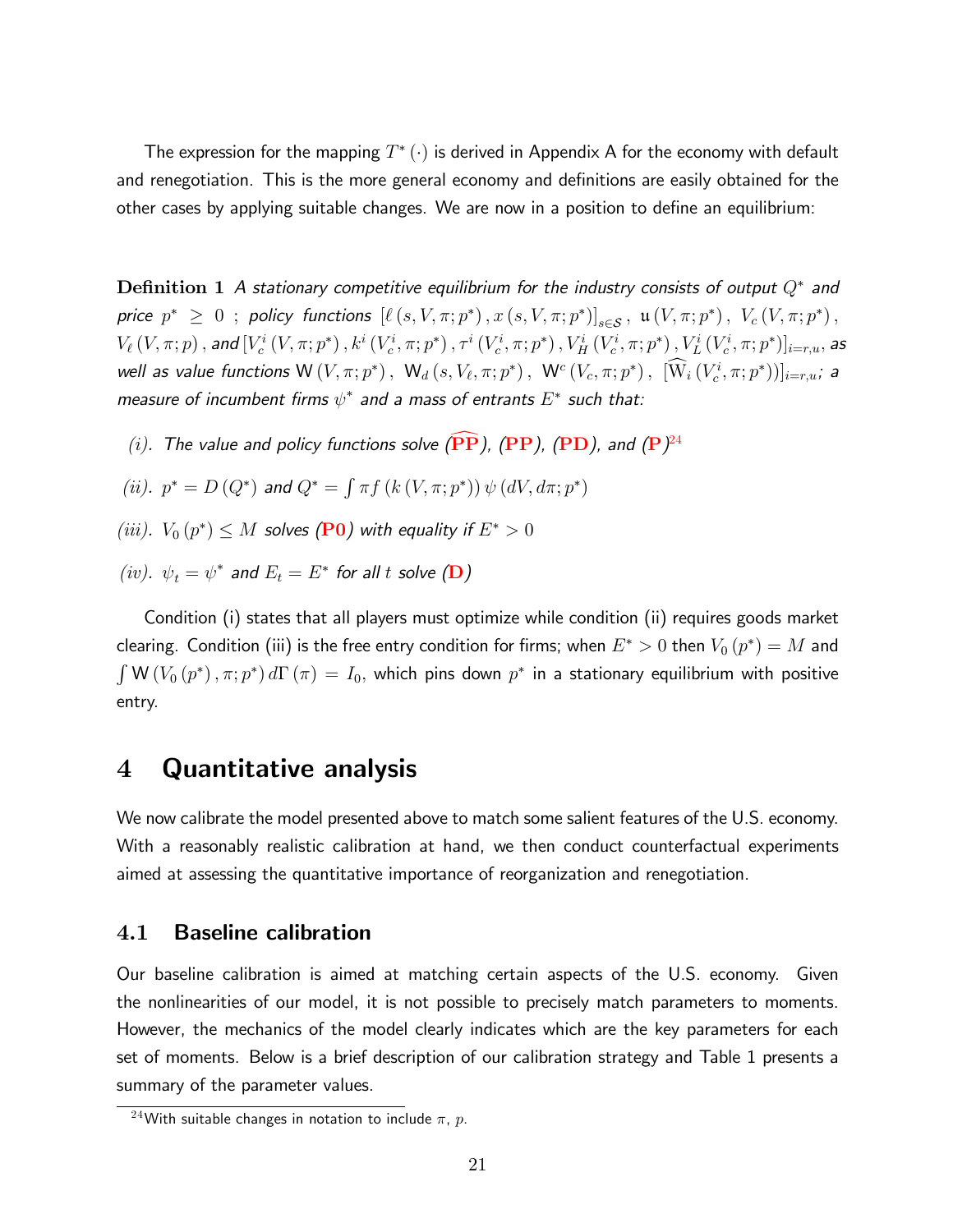The model period is a quarter and the price of output is normalized to unity. The discount factor is set at  $\beta = 0.97$  so as to match the average annual return of the S&P 500 over the period 1928-2013, which is 11.5%. As much of the Önance literature, we view this as a better measure of the bankís opportunity cost than the risk-free interest rate often used in the RBC literature. We parametrize the production function as  $f\left(k\right)=Ak^{\alpha}$  and choose  $|\alpha|=0.88$  for the returns to scale parameter following the calibration for the U.S. economy found in [Li](#page-33-9) [\(2010\)](#page-33-9). In his numerical exercises, [Quadrini](#page-34-7) [\(2004\)](#page-34-7) uses a value of 0.85 citing empirical work by [Atkeson,](#page-31-10) [Khan and Ohanian](#page-31-10) [\(1996\)](#page-31-10), while [Clementi and Palazzo](#page-32-10) [\(2013\)](#page-32-10) use a value of 0:8.

| parameter      | description                        | value                 |
|----------------|------------------------------------|-----------------------|
| β              | Discount factor                    | 0.97                  |
| f(k)           | Production function                | $Ak^{\alpha}$         |
| $\alpha$       | Returns to scale                   | 0.88                  |
| Л              | Liquidation value (bank)           | 3.0                   |
| $\overline{s}$ | Outside option upper bound         | 2.5                   |
| $\theta$       | Renegotiation costs                | 0.34                  |
| $\Gamma(\pi)$  | Distribution of project types      | $1 - R(\pi)^{-\zeta}$ |
| П              | Support of $\Gamma(\cdot)$         | [0.5, 0.58]           |
| $\zeta$        | Tail parameter for $\Gamma(\cdot)$ | 4.45                  |
| $V_0$          | Initial equity of new firms        | 3.728                 |
| $\eta$         | Exogenous exit                     | 0.01                  |
| $\mu$          | Cost of reducing agency            | 0.05                  |
| $\rho$         | Cost of diverting cash flows       | 0.4                   |

Table 1: Baseline calibration

Following the literature on financial frictions and heterogeneous firms, we parametrize the distribution of project types as a Pareto distribution:  $\Gamma\left(\pi\right) = 1 - R\left(\pi\right)^{-\zeta}$  where  $R\left(\pi\right) \geq 1$ denotes the rank of  $\pi$  in the distribution. For the tail parameter we use  $\zeta = 4.45$ . In quantitative exercises similar to ours, [Antunes, Cavalcanti and Villamil](#page-30-4) [\(2008\)](#page-30-4) and [Buera and Shin](#page-31-11) [\(2013\)](#page-31-11) use  $\zeta = 4.43$  and  $\zeta = 4.15$ , respectively. The support of the distribution is a less straightforward choice. In their numerical computations [Clementi and Hopenhayn](#page-32-9) [\(2006\)](#page-32-9) use a value of  $\pi=0.5$ while [Li](#page-33-9) [\(2010\)](#page-33-9) calibrates this parameter to 0.58. We therefore choose a  $\Pi$  that spans the entire interval between these two values found in the literature; that is, we set  $\Pi = [0.5, 0.58]$  .

Next, given  $\alpha, \Pi, \zeta$  and  $\beta$ , the upper bound for the total value of a liquidated firm,  $\bar{s} + \Delta$ , is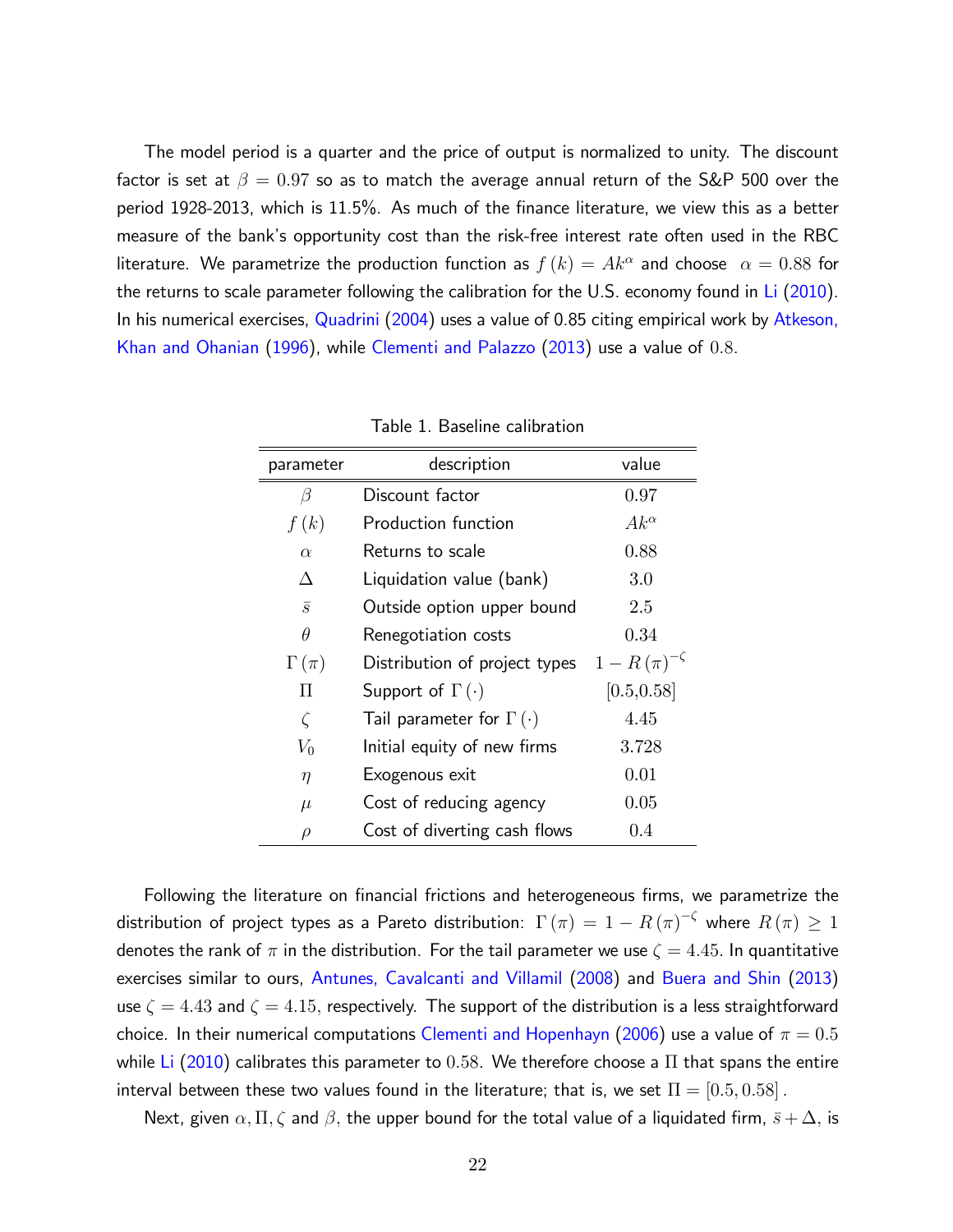the key determinant (along with renegotiation costs) of the endogenous exit rate since it drives both incentives to liquidate and the initial equity of new firms,  $V_0$ . We choose  $\bar{s}+\Delta=5.5$  and take the exogenous exit rate  $\eta = 0.01$  from [Quadrini](#page-34-7) [\(2004\)](#page-34-7) so as to match the average annual exit rate of firms in the U.S., estimated to be between 5.5% and 4.5% by [Lee and Mukoyama](#page-33-10) [\(2013\)](#page-33-10) and [Dunne, Roberts and Samuelson](#page-32-11) [\(1988\)](#page-32-11), respectively. In turn, we set  $\Delta=3$  so that the lender receives, on average  $65%$  of the total value of the liquidated firm in line with available evidence on the fraction of bankruptcy assets that are distributed to creditors in Chapter 7 cases (see [Bris et al.](#page-31-6) [\(2006\)](#page-31-6)).

Given our assumption about the financing of new firms (i.e., problem  $(P0)$  $(P0)$  $(P0)$ ), the choices made so far help us pin down the initial amount to be financed  $I_0 - M = 4.3$ , which gives us  $V_0 = 3.728$ . This in turn results in a ratio of working capital of new firms relative to incumbent firm of  $18.6\%$  which lies between the  $17.4\%$  reported by [OECD](#page-34-14) [\(2001\)](#page-34-14) for entering firms in manufacturing, and the 19.5% found in [Haltiwanger, Jarmin and Miranda](#page-33-11) [\(2013\)](#page-33-11) for young firms (1-10 years). The resulting stationary distribution of constrained firms (along the working capital dimension) bears some resemblance with the U.S. distribution of firms by employment (see Figure B2 in Appendix B). $25$ 

| moment                                      | value  | data            |
|---------------------------------------------|--------|-----------------|
| Exit rate                                   | 5.1%   | $4.5\% - 5.5\%$ |
| Relative size of entrants (working capital) | 18.6%  | 17.5%-19.8%     |
| Assets of Ch.11 / assets of all distressed  | 63.4%  | 66.2%           |
| Frequency of Ch.11 relative to Ch. 7        | 21.7%  | 24.5%           |
| Ch. 11 recovery rate (pre-fees)             | 110.9% | 107%            |
| Ch. 11 recovery rate (post-fees)            | 74%    | 69%-90%         |

Table 2. Moments and data

Finally, the key parameters of interest -those associated with bankruptcy procedures- are chosen so as to match some features of the data reported in empirical studies of financially distressed firms. The cost of renegotiation,  $\theta$ , is set to 0.34 so we can approximate the frequency of Chapter 11 relative to Chapter 7. Next, given the data presented in the introduction (see also table B1 in Appendix B) showing that out-of-court reorganizations account for a large fraction of total business failures, we want to allow for reorganization to be optimal even beyond the

 $^{25}$ The distribution of U.S. firms is notorious for exhibiting signifficant positive skeweness (i.e., toward small firms) and a long right tail; see e.g., [Luttmer](#page-33-12)  $(2007)$ .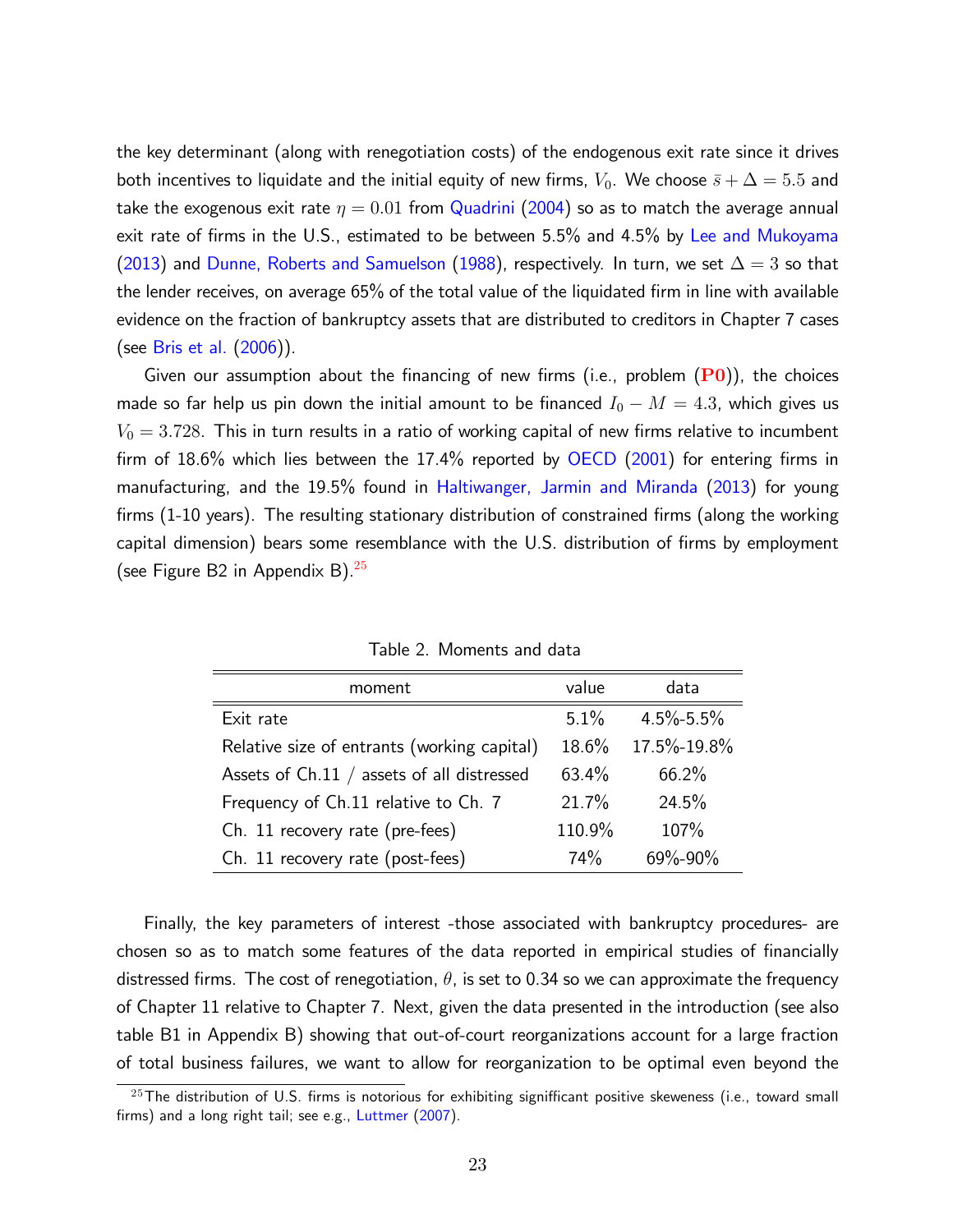Chapter  $11$  (renegotiation $+$ reorganization) option. Accordingly, the net benefit of reorganization, captured by the ratio  $\rho/\mu$  is set to approximate the ratio of total assets  $(B_t + V_t)$  of firms in Chapter 11 to all firms under reorganization which [Chatterjee, Dhillon and Ramirez](#page-32-12) [\(1996\)](#page-32-12) report to be close to  $66\%$ .<sup>[26](#page-0-0)</sup>

As seen in Table 2, the results from our benchmark calibration also help us approximate some features of the U.S. corporate bankruptcy outcomes found in the data. In particular, we compute Chapter 11 recovery rates as the bank's value after renegotiation,  $B(s_t)$ , divided by the bank's value prior to default,  $B(V_{t-1})$ . This gives us  $B(s_t) / B(V_{t-1}) = 110.9\%$  before bankruptcy costs, and of  $(1 - \theta) B(s_t) / B(V_{t-1}) = 74\%$  after costs. These figures conform well with those reported by [Bris et al.](#page-31-6)  $(2006)$  of  $107\%$  and  $69\%$ -90.1%, respectively.

#### Firm dynamics

We now describe the model's implications for firm growth and survival, and compare them with the empirical evidence. The dynamics of firms resulting from the baseline calibration are presented in Figure 5.



Figure 5. Firm dynamics

 $^{26}$ Unfortunately, we cannot match the frequency of Chapter 11 relative to out-of-court reorganization since our parametrization implies that new firms have equity below the reorganization threshold.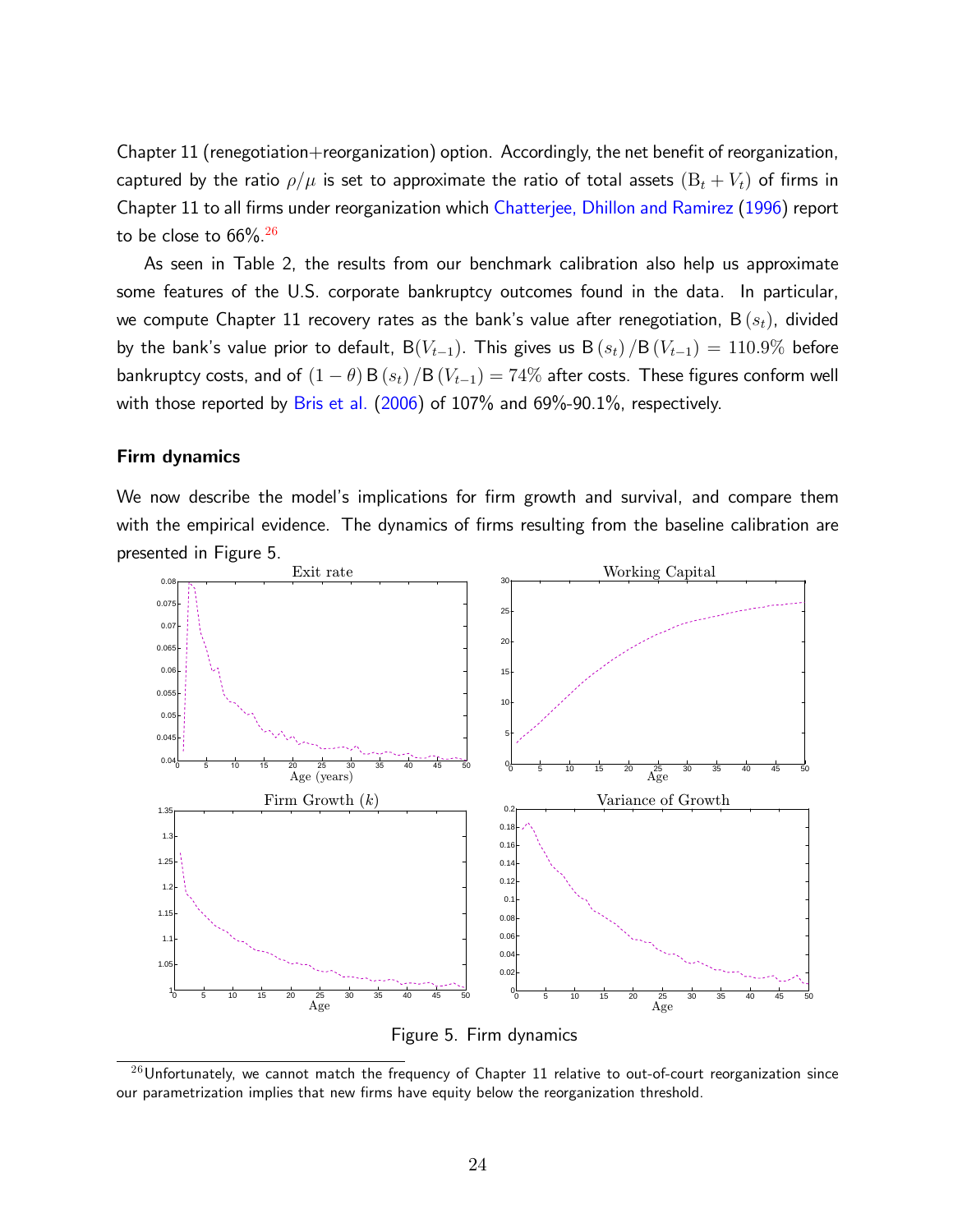The first thing to notice is that the model studied here is consistent with the observation made elsewhere that firm age is positively correlated with size (lower-right panel) and negatively correlated with the variance of growth (lower-left panel). Secondly, the model is also consistent with the observation that exit hazard rates increase at the early stages of the firm and decrease systematically thereafter [\(Bruderl, Preisendorfer and Ziegler](#page-31-12) [\(1992\)](#page-31-12)). To give a sense of the quantitative performance of the model, it is useful to note that estimates for the U.S. imply that around 75% of firms survive through their first three years of operation, while almost half of them have failed by their sixth year (Headd and Kirchhoff [\(2009\)](#page-33-13)).

## 4.2 Counterfactual experiment

The counterfactual exercise that we conduct is aimed at quantifying the effects of allowing for renegotiation and reorganization as an alternative to liquidation. To this end, we use the CH contract as the data generation process for a large number of firms and compare the results with those obtained under the contract with renegotiation and reorganization. Table 3 presents the results of this comparison.

| moment                                      | baseline | Liquidation only |
|---------------------------------------------|----------|------------------|
| Exit rate                                   | 5.1%     | $6.36\%$         |
| Relative size of entrants (working capital) | 18.6%    | 19.3%            |
| Average firm age (years)                    | 40.6     | 36.2             |
| Average firm productivity                   | 0.51     | 0.505            |
| Average firm size (capital)                 | 6.65     | 6.54             |
| Size dispersion (Coeff. of variation)       | ი 74     | በ 77             |

Table . Counterfactual exercise

The most noteworthy consequence of not having the option to rehabilitate troubled firms is that the exit rate increases by over a quarter. This is perhaps not surprising as some of the firms that would otherwise renegotiate and survive are liquidated. This has a corresponding effect on age; the average firm in the liquidation-only economy is over four years younger. Table 3 also shows that in the economy with renegotiation and reorganization the average firm is modestly larger and the dispersion of asset size is moderately lower. The mechanism behind this result can be seen in Figure 6 which tracks the average firm productivity in both economies. While there is some selection under both contracts (as shown by Proposition [4\)](#page-18-0), selection is modestly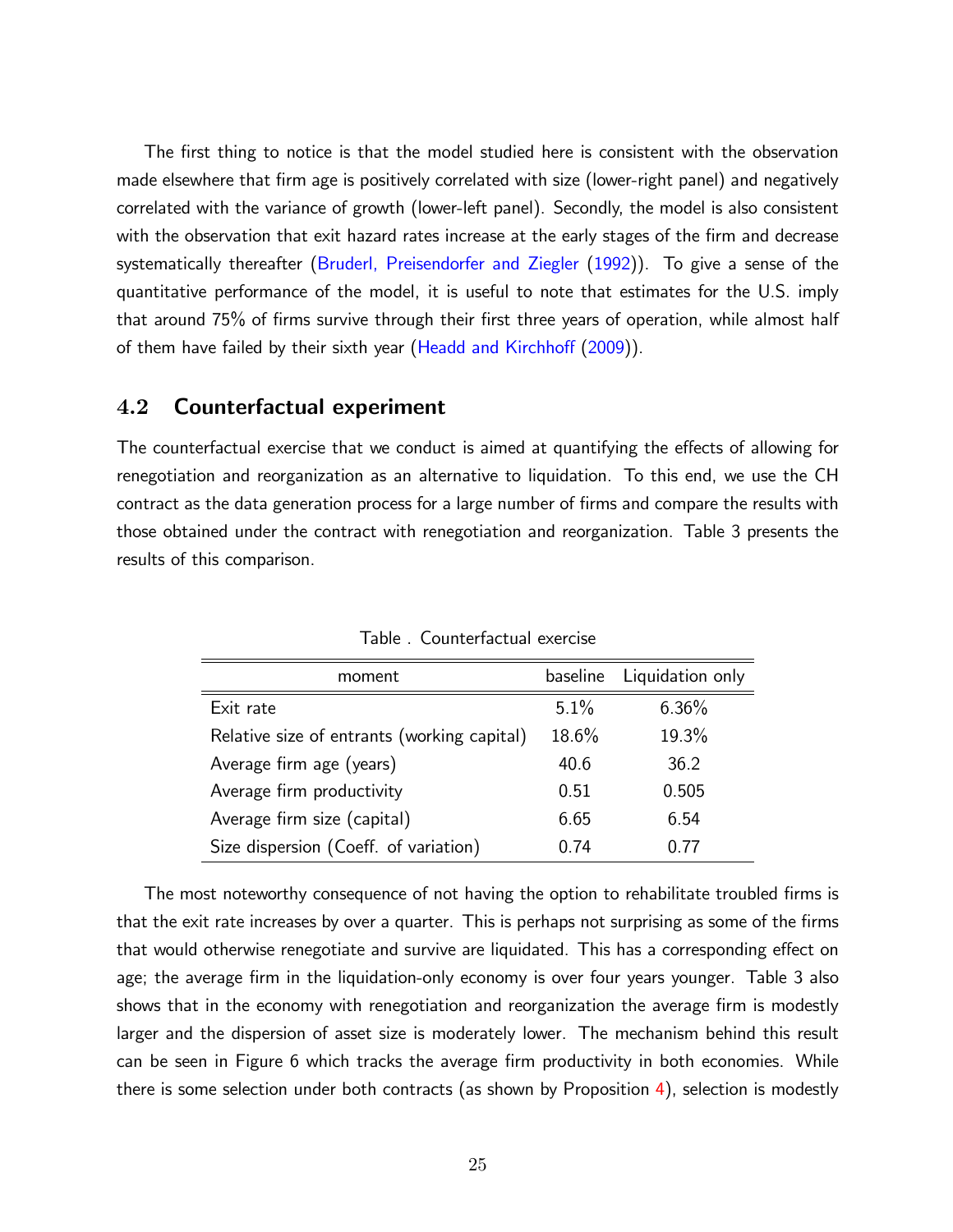enhanced by the contract with renegotiation and reorganization.



Figure 6. Average productivity and financial selection

# 5 Concluding remarks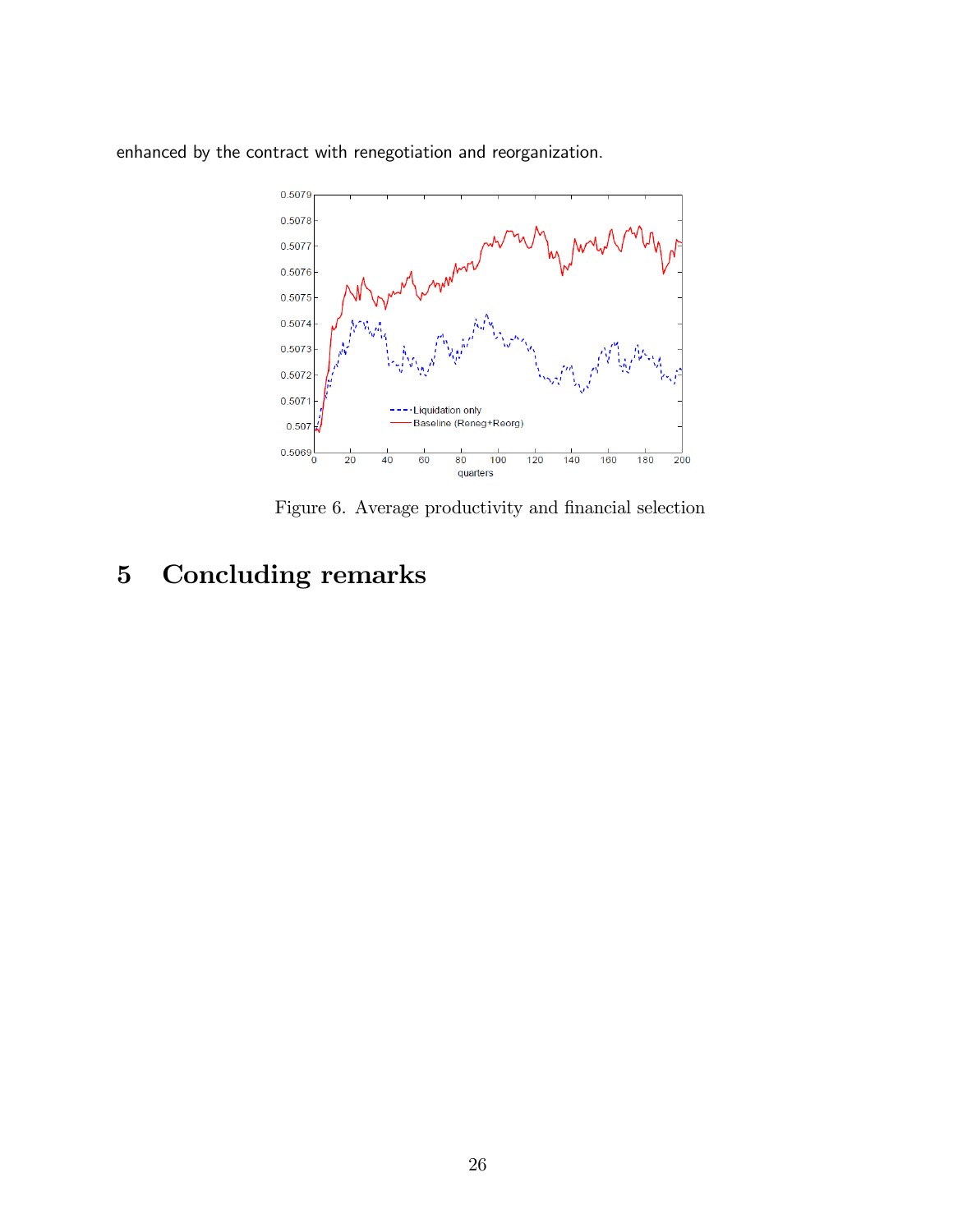## 6 Appendix A: proofs and derivations

 $\bf{Proof}$  of  $\bf{Lemma~1.~}$  $\bf{Lemma~1.~}$  $\bf{Lemma~1.~}$   $\,$  A firm currently under reorganization, and operating at  $\tilde{k}^r$  can either become undistressed next period with probability  $\pi$ , or remain under reorganization and have the chance to become undistressed in the following period:

$$
\tilde{W}_r = \pi (1 - \mu) f(\tilde{k}^r) - \tilde{k}^r + \beta \left[ \pi \tilde{W} + (1 - \pi) \tilde{W}_r \right]
$$
\n
$$
= \frac{\beta \pi \tilde{W} + \pi (1 - \mu) f(\tilde{k}^r) - \tilde{k}^r}{1 - \beta (1 - \pi)}
$$
\n(3)

since  $\frac{\beta \pi}{1-\beta(1-\pi)} < 1$ , it suffices to show that:

$$
\frac{\pi (1-\mu) f(\tilde{k}^r) - \tilde{k}^r}{1-\beta(1-\pi)} < \left[1 - \frac{\beta \pi}{1-\beta(1-\pi)}\right] \tilde{W}
$$

some tedious algebra and  $\tilde{W} = \frac{\pi f(\tilde{k}) - \tilde{k}}{1 - \beta}$  reduces this to showing that:

$$
\pi f(\tilde{k}) - \tilde{k} > \pi (1 - \mu) f(\tilde{k}^r) - \tilde{k}^r
$$

which holds given the strict concavity of  $f(\cdot)$  and  $\mu > 0$ .

 ${\bf Proof~ of~ Proposition~1.} \qquad \textsf{First~notice~that}~~ \widehat{\mathrm{W}}_i \big( V^i \big) \, > \, \widehat{\mathrm{W}}_{j \neq i} \left( V^{j \neq i} \right) \, \, \textsf{implies} \, \, V \, = \, V^i$  ${\bf Proof~ of~ Proposition~1.} \qquad \textsf{First~notice~that}~~ \widehat{\mathrm{W}}_i \big( V^i \big) \, > \, \widehat{\mathrm{W}}_{j \neq i} \left( V^{j \neq i} \right) \, \, \textsf{implies} \, \, V \, = \, V^i$  ${\bf Proof~ of~ Proposition~1.} \qquad \textsf{First~notice~that}~~ \widehat{\mathrm{W}}_i \big( V^i \big) \, > \, \widehat{\mathrm{W}}_{j \neq i} \left( V^{j \neq i} \right) \, \, \textsf{implies} \, \, V \, = \, V^i$ and  ${\sf W}\,(V)=\overline{\sf W}_i\,(V^i)=\overline{\sf W}_i\,(V)$  . Now,  $\overline{\sf W}_u\,(V)>\overline{\sf W}_r\,(V)$  for  $V$  large enough follows from continuity and Lemma [1,](#page-13-0) while  $\mathrm{W}_u\left(V\right)>\mathrm{W}_\ell$  is true by Assumption [1](#page-8-0) and continuity. Next, to show that  $\mathrm{W}_r\left(V\right)>\mathrm{W}_u\left(V\right)$  for some  $V$ , first define  $\mathsf{W}_u^*\left(V\right)$  as the value of a firm that cannot be liquidated or reorganized and  $\mathsf{W}^*_r(V)$  as the value of a firm that always operates under reorganization and cannot be liquidated. Results analogous to those of the CH contract hold for each of these sub-problems, so one has that  $\tau_*^i = f\left(k_*^i\right)$  $\binom{i}{\ast} = \frac{\beta \left(V_{H\ast}^{i}-V_{L\ast}^{i}\right)}{1-\rho^{i}}$  $\frac{H^{*}}{1-\rho^{i}},$  and therefore  $V=\beta \left[\pi V^i_{H*} + \left(1-\pi\right) V^i_{L*}\right]$  for  $i=u,r$ . Now  $\mathsf{W}^*_u\left(V\right),\mathsf{W}^*_r\left(V\right)$  can be written:

$$
W_u^*(V) = \max_{V_*^{1H}, V_*^{1L} \ge 0} V - \beta V_{L*}^u - f^{-1} \left( \frac{V - \beta V_{L*}^u}{\pi} \right) + \beta \mathbb{E} W_u^*(V)
$$
  
s.t. :  $V = \beta \left[ \pi V_{H*}^i + (1 - \pi) V_{L*}^u \right] = \beta \mathbb{E} V_*^u$  (4)

and:

$$
W_r^*(V) = \max_{V_r^{0H}, V_r^{0L} \ge 0} \frac{(1 - \mu)(V - \beta V_{L*}^r)}{1 - \rho} - f^{-1} \left[ \frac{V - \beta V_{L*}^r}{(1 - \rho_0) \pi} \right] + \beta \mathbb{E} W_r^*(V) \tag{5}
$$
  
s.t. :  $V = \beta \left[ \pi V_{H*}^r + (1 - \pi) V_{L*}^r \right] = \beta \mathbb{E} V_r^r$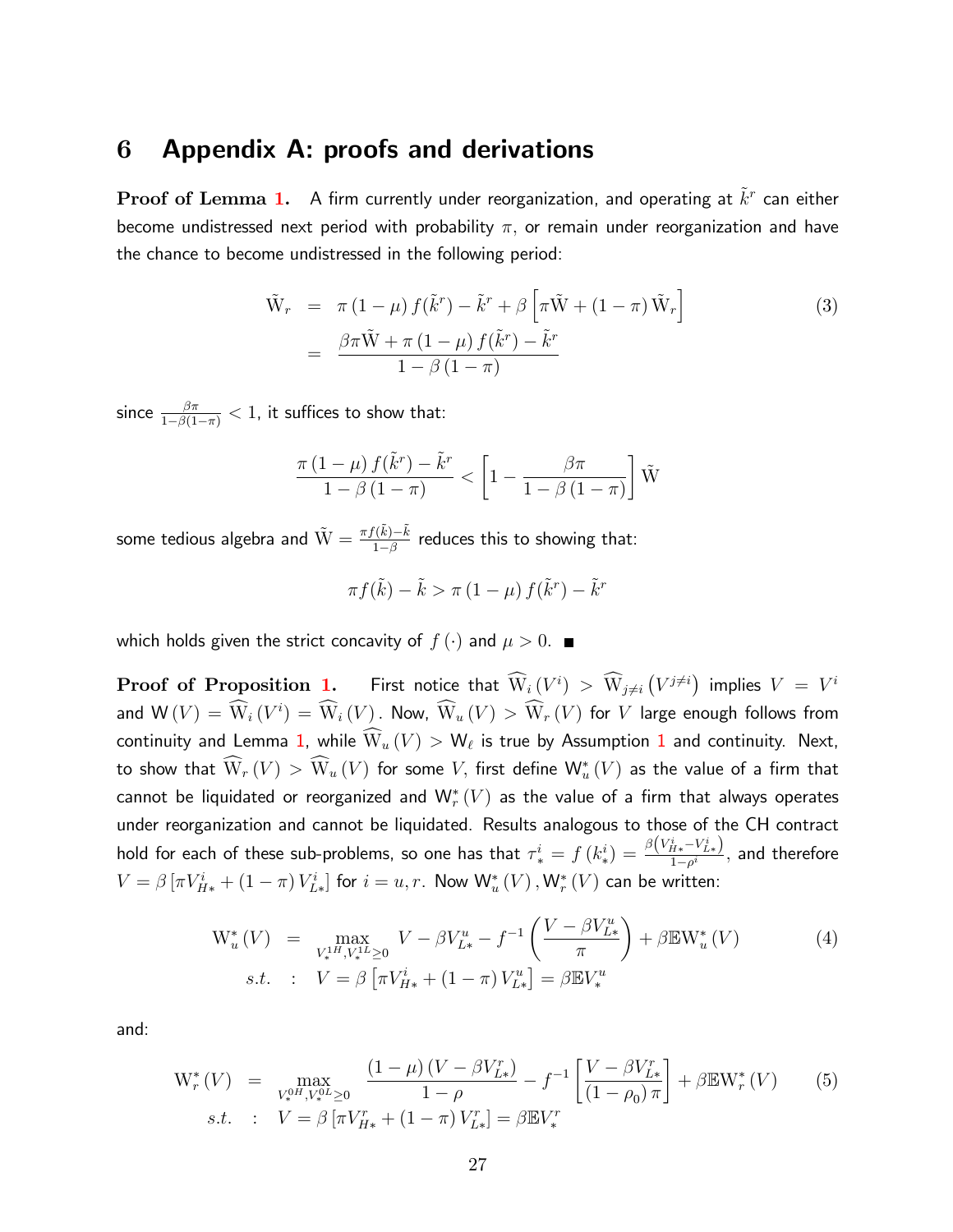clearly the functions  $\mathsf{W}^*_u(V)$  ,  $\mathsf{W}^*_r(V)$  are increasing, concave and differentiable so the Envelope Theorem applies and:

$$
\frac{dW_u^*(V)}{dV} = 1 - \frac{1}{\pi} \left[ f^{-1} \left( \frac{V - \beta V_*^{1L}}{\pi} \right) \right]'
$$

where  $\left[f^{-1}\left(y\right)\right]'=\frac{df^{-1}\left(y\right)}{dy}$ , while:

$$
\frac{dW_r^*(V)}{dV} = \frac{1-\mu}{1-\rho} - \frac{1}{(1-\rho)\pi} \left[ f^{-1} \left( \frac{V - \beta V_{L*}^r}{(1-\rho)\pi} \right) \right]'
$$

Now  $\rho > \mu$ ,  $V = 0 \Rightarrow V_{L*}^i = 0$  and  $\left[f^{(-1)}(0)\right]' = \frac{df^{-1}(0)}{dk} = 0$  together imply that  $\frac{dW_*^r(0)}{dV} >$  $\frac{dW^*_u(0)}{dV}$ . By continuity of the value functions,  $\exists! \; V^{++}$  such that  $\frac{dW^*_u(V)}{dV} < \frac{dW^*_r(V)}{dV} \; \forall \; V \in$  $(0,V^{++})$ . Given  $\mathsf{W}^*_u(0) = \mathsf{W}^*_r(0) = 0$ , it can be concluded that  $\mathsf{W}^*_u(V) < \mathsf{W}^*_r(V) \ \forall \ V \in$  $(0,V^{++})$  . Next, let  $\mathsf{W}_u^\Delta\left(V\right)$  denote the value of a firm that is currently undistressed and can be liquidated with scrap value  $\Delta,$  but cannot be reorganized. Define  $\mathsf{W}^\Delta_r\left(V\right)$  analogously for a firm currently under reorganization. Clearly,  $\lim_{\Delta\to 0}$   $\mathsf{W}^\Delta_u\,(V)=\mathsf{W}^*_u\,(V)$  and  $\lim_{\Delta\to 0}$   $\mathsf{W}^\Delta_r\,(V)=$  $\mathsf{W}^*_r(V)$  . Then continuity ensures that  $\exists! \; \Delta^S$  and  $V^S$  such that  $\Delta \in \big(0,\Delta^S\big) \Rightarrow \mathsf{W}^\Delta_r(V) > 0$  ${\sf W}^\Delta_u\,(V)$  for  $V\in \big(0,V^S\big).$  It remains to show that  ${\sf W}^\Delta_r\,(V)>{\sf W}^\Delta_u\,(V)$  for some  $V$  is sufficient for  $\widehat{\mathrm{W}}_r\left(V\right)>\widehat{\mathrm{W}}_u\left(V\right)$  to hold for some  $V.$  To see this, suppose otherwise (and find a contradiction). That is, suppose  $\mathsf{W}^\Delta_r(V) > \mathsf{W}^\Delta_u(V)$  for some  $V$  but  $\widetilde{\mathsf{W}}_r(V) \leq \widetilde{\mathsf{W}}_u(V) \ \forall \ V$ . Then  $\widetilde{\mathsf{W}}_u(V) \geq 0$  $\hat{\rm W}_r\left(V\right) \forall \; V \Rightarrow \hat{\rm W}_u\left(V\right) = {\sf W}_u^{\Delta}\left(V\right).$  On the other hand, it must be true that  $\hat{\rm W}_r\left(V\right) \geq {\sf W}_r^{\Delta}\left(V\right)$ since a policy of never leaving the firm undistressed is clearly feasible and incentive compatible for the problem in  $\hat{\operatorname{W}}_r(V)$  . In other words,  $\hat{\operatorname{W}}_u(V) = \operatorname{W}_u^\Delta(V) \ge \hat{\operatorname{W}}_r(V) \ge \operatorname{W}_r^\Delta(V) \forall V$ , a contradiction since we have already shown that  $\mathsf{W}^\Delta_r\,(V)>\mathsf{W}^\Delta_u\,(V)$  for some  $V$ .

**Proof of Proposition [2.](#page-15-1)** Notice that the entrepreneur will default if and only if  $\beta s > V_c$ , so the indifference point is  $\beta s_d = V_c.$  Notice also that  $V \ge \beta E\left(s\right) = \frac{\beta \bar{s}}{2}$  since a strategy of defaulting for all realizations of  $s$  is always feasible for the entrepreneur, and such strategy gives her exactly  $\beta E(s)$  . This obviously implies  $V_L^i, V_H^i \geq \beta E(s)$  . Since  $V_c \geq V_c^i = \beta \left[ \pi V_H^i + (1-\pi) V_L^i \right],$ it follows that  $V_c \geq \beta^2 E\left(s\right)$  .Thus we require  $\beta s_d \geq \beta^2 E\left(s\right) \Rightarrow s_d \geq \beta E\left(s\right)$  so we can find  $s_d=\max\{\beta E\left(s\right),\sqrt{2\bar{s}V\beta^{-1}-\bar{s}^2}\}.$  Obviously,  $V=\beta E\left(s\right)$  implies  $2\bar{s}V\beta^{-1}-\bar{s}^2=0$  in which case  $s_d=\beta E\left(s\right)$ . Hence,  $\exists\;V^+>\beta E\left(s\right)$  such that  $s_d=2\bar s V\beta^{-1}-\bar s^2$  and the second part of the proposition follows.

 ${\bf Proof~ of~ Corollary~2.}$  ${\bf Proof~ of~ Corollary~2.}$  ${\bf Proof~ of~ Corollary~2.}$  From the last proof, we know that if  $V\leq \frac{\beta \bar{s}}{2}$ 2  $\left(\frac{\beta^2}{4}+1\right)$  then  $s_d =$  $\beta E\left(s\right)$  . This in turn implies that  $\beta^2 E\left(s\right)=V_c$  which in turn means that  $V_L^i=V_H^i=\beta^2 E\left(s\right)$  . Thus, the binding ICC  $\beta (V_H^i - V_L^i) = (1 - \rho^i) f (k^i)$  implies  $k^i = 0$ .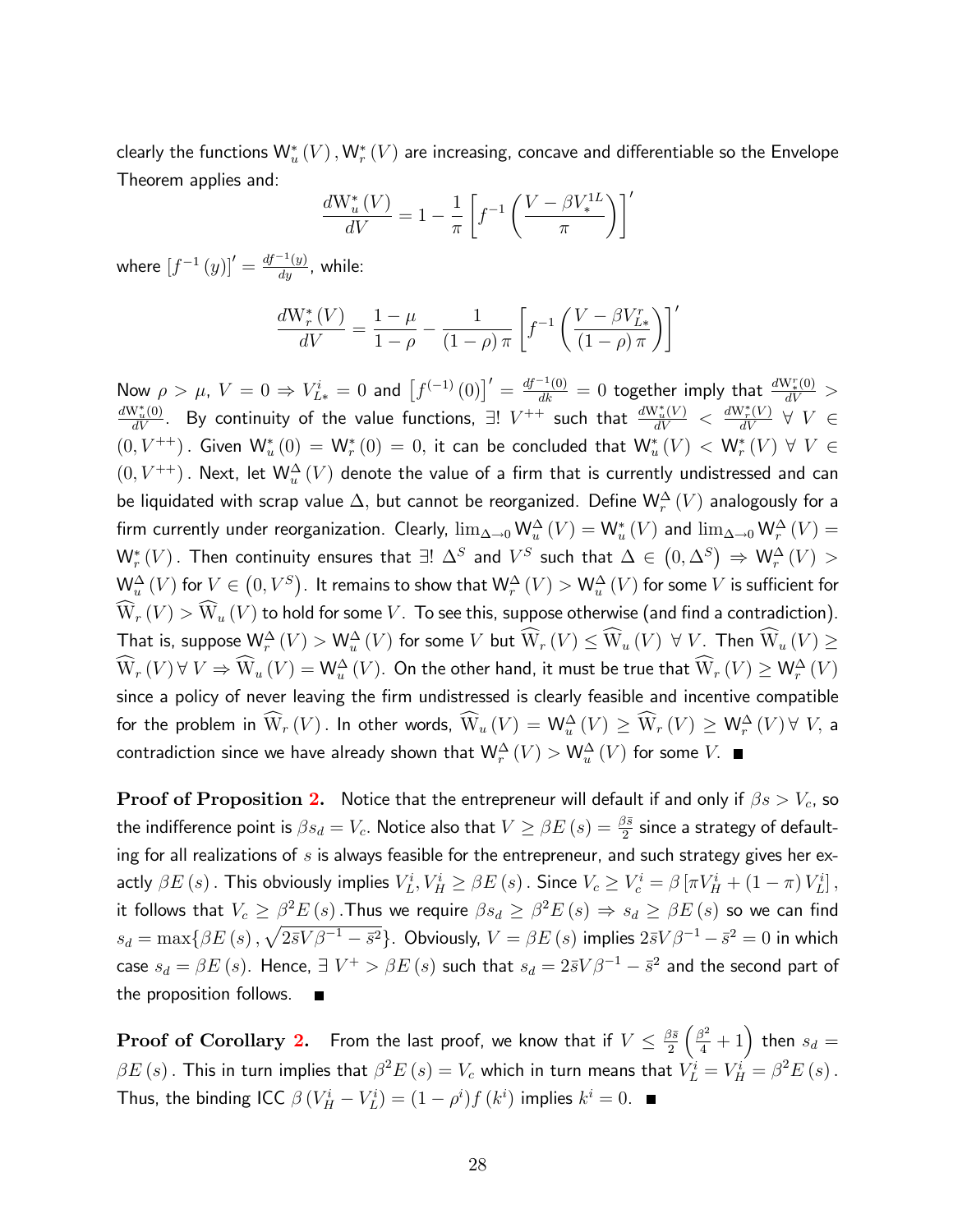**Proof of Proposition [4.](#page-18-0)** First, notice that using the result  $f(k) = \tau$  it follows that for  $V < \tilde{V}(\pi)$ :

$$
\frac{\partial \widehat{\mathbf{W}}\left(V;\pi\right)}{\partial \pi} = f\left(k\right) + \beta \pi \left[\mathbf{W}\left(V_H;\pi\right) - \mathbf{W}\left(V_L;\pi\right)\right] \left(V_H - V_L\right) \ge 0
$$

where the inequality is ensured by  $W(V_H; \pi) \geq W(V_L; \pi)$  and  $V_H \geq V_L$ . Next, notice that  $\frac{\partial W(V;\pi)}{\partial V}$  is increasing in  $\pi.$  To see this, differentiate () w.r.t. its first argument:

$$
\frac{\partial \widehat{W}(V;\pi)}{\partial V} = 1 - \frac{1}{\pi} \left[ f^{-1} \left( \frac{V - \beta V^L}{\pi} \right) \right]' = 1 - \frac{1}{\pi} \left\{ \frac{1}{f' \left[ f^{-1} \left( \frac{V - \beta V^L}{\pi} \right) \right]} \right\}
$$

where  $\left[f^{-1}\left(y\right)\right]'=\frac{df^{-1}\left(y\right)}{dy}$  and the last equality is by the Inverse Function Theorem. Now,  $f$ increasing implies  $f^{-1}$  is increasing. Therefore,  $f^{-1}\left(\frac{V-\beta V^L}{\pi}\right)$ ) decreases with  $\pi$ . Moreover,  $f$ concave implies that  $f'\left[f^{-1}\left(\frac{V-\beta V^L}{\pi}\right)\right]$  increases with  $\pi,$  which in turn means that the term in braces decreases with  $\pi.$  Summarizing, one has that  $\pi'>\pi$  implies  $\mathrm{W}\left(V;\pi'\right)>\mathrm{W}\left(V;\pi\right)$  and  $\frac{\partial W(V;\pi')}{\partial V}>\frac{\partial W(V;\pi)}{\partial V}$ . Since  $\widehat{W}\left(0;\pi'\right)>\widehat{W}\left(0;\pi\right)=\beta\Delta$ , this establishes that  $V_{\ell}\left(\pi'\right)< V_{\ell}\left(\pi\right)$ .

#### Invariant distribution of firms

Let  $\phi(V,\pi)=1$  if  $V\in E$  and  $\pi\in Q$ , and zero otherwise. Then  $\psi_t$  satisfies the law of motion:

$$
\psi_{t+1}(\mathcal{E}, \mathcal{Q}; p) = (1 - \eta) \int \pi \sum_{i=u,r} \sum_{j=u,r} \left\{ \phi \left[ V_c^j \left( V_H^i \left( V, \pi; p \right), \pi; p \right), \pi \right] \times \left[ 1 - s_\ell \left( V_H^i \left( V, \pi; p \right), \pi; p \right) \left( 1 - s_d \left( V_H^i \left( V, \pi; p \right); p \right) \right) / \bar{s} \right] \right\} \psi_t \left( dV, d\pi; p^* \right) + (1 - \eta) \int (1 - \pi) \sum_{i=u,r} \sum_{j=u,r} \left\{ \phi \left[ V_c^j \left( V_L^i \left( V, \pi; p \right), \pi; p \right), \pi \right] \times \left[ 1 - s_\ell \left( V_L^i \left( V, \pi; p \right), \pi; p \right) \left( 1 - s_d \left( V_L^i \left( V, \pi; p \right); p \right) \right) / \bar{s} \right] \right\} \psi_t \left( dV, d\pi; p^* \right) + (1 - \eta) \int \sum_{j=u,r} \left\{ \phi \left[ V_c^j \left( V_\ell \left( V, \pi; p \right), \pi; p \right), \pi \right] \times \left[ 1 - s_\ell \left( V_\ell \left( V, \pi; p \right), \pi; p \right) \left( 1 - s_d \left( V_\ell \left( V, \pi; p \right); p \right) \right) / \bar{s} \right] \right\} \psi_t \left( dV, d\pi; p^* \right) + E_{t+1} \int \phi \left[ V_0 \left( p \right), \pi \right] d\Gamma \left( \pi \right)
$$

The first four lines add up all the firms that have not defaulted in  $t$ , and who survive exogenous exit and endogenous liquidation in  $t + 1$ . The next two lines add up all the firms that defaulted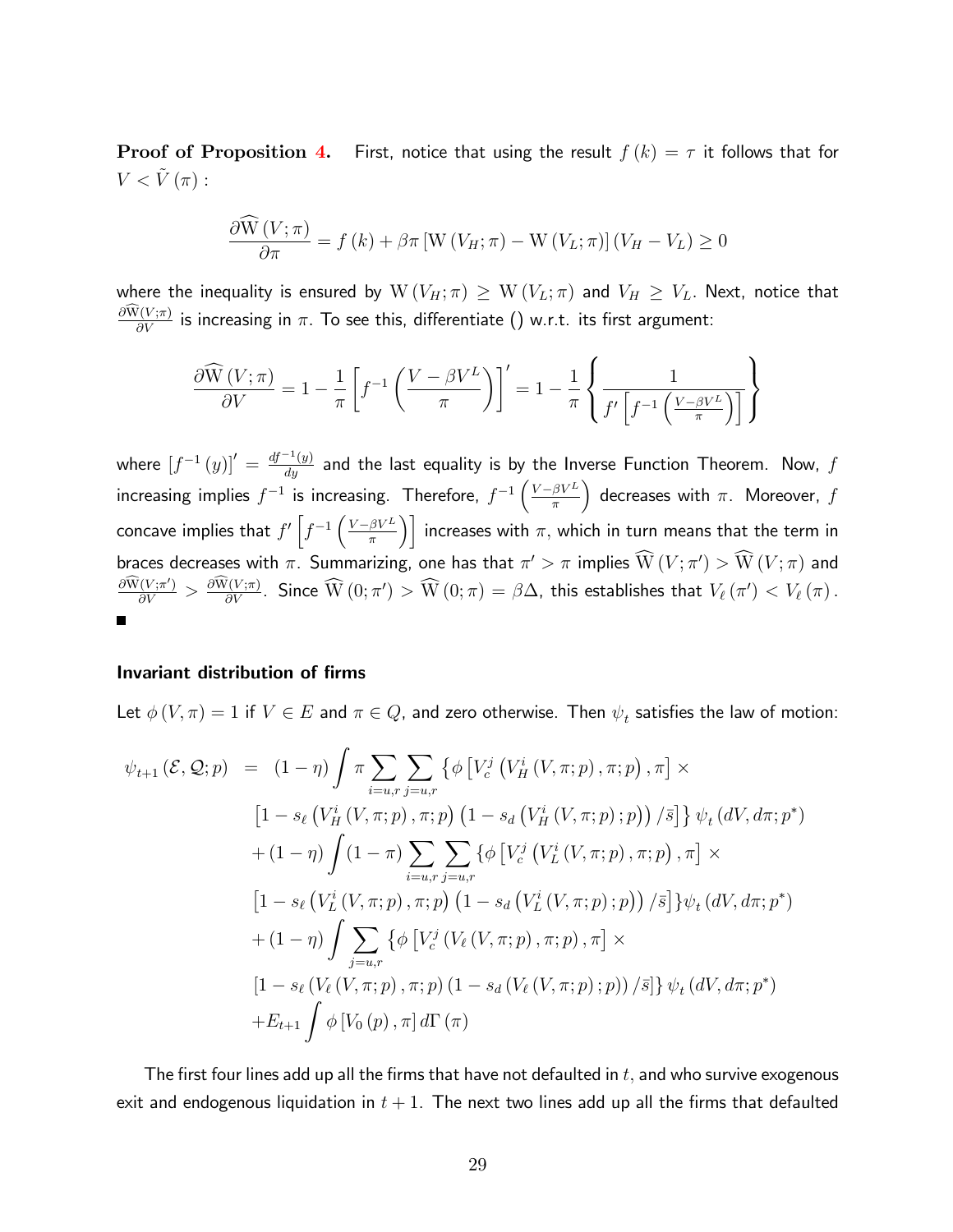(and renegotiated) in  $t$  and survive exogenous exit and endogenous liquidation in  $t+1$ . The final line accounts for new entrants (whose type is drawn from  $\Gamma(\pi)$ ). Notice that  $V_{t+1}$  for the firms that did not default depends on the realization of  $z_t$  while for the defaulted firms does not (i.e.,  $V_{t+1} = V_{\ell}$ ). Notice also that we have used the fact that  $s_d(V, \pi; p) = s_d(V; p)$  which follows directly from Proposition [2.](#page-15-1)

# 7 Appendix B: additional figures

| Table B1. U.S. Business failures Jul/2008-Jun/2009 |  |  |  |
|----------------------------------------------------|--|--|--|
|----------------------------------------------------|--|--|--|

| Liquidations                              | Reorganizations |                                       |  |  |
|-------------------------------------------|-----------------|---------------------------------------|--|--|
|                                           |                 | Chapter 7 Chapter 11 Private workouts |  |  |
| 37.174                                    | 14,480          | 42.835                                |  |  |
| Source: uscourts.gov and Dun & Bradstreet |                 |                                       |  |  |



Figure B1. Quarterly formal bankruptcy filings in the U.S.

Source: uscourts.gov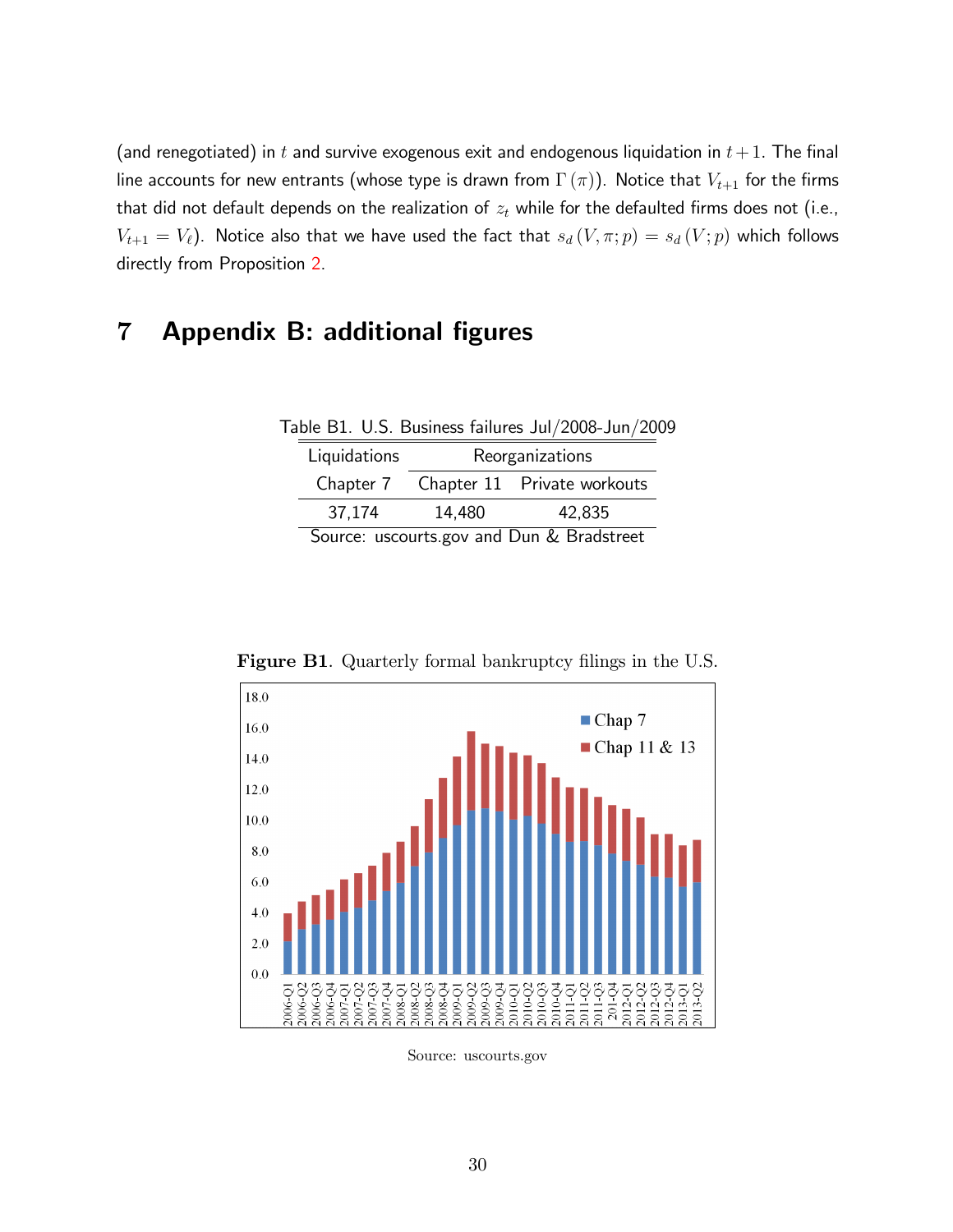

**Figure B2**. Distribution of constrained firms by size  $(k_t)$ 

# References

- <span id="page-30-0"></span>Aghion, P. and P. Bolton, "An Incomplete Contracts Approach to Financial Contracting,"  $Review of Economic Studies, 1992, 59, 473-94.$
- <span id="page-30-3"></span>Aguiar, M. and M. Amador, "Sovereign Debt," in E. Helpman, K. Rogoff, and G. Gopinath, eds., Handbook of International Economics, Vol. 4 Elsevier 647-687 2014.
- <span id="page-30-2"></span>Albuquerque, R. and H. A. Hopenhayn, "Optimal Lending Contracts and Firm Dynamics,"  $Review of Economic Studies, 2004, 71, 285-315.$
- <span id="page-30-1"></span>Altman, E., "A further empirical investigation of the bankruptcy cost question," *Journal of*  $Finance, 1984, 39, 1067–1089.$
- <span id="page-30-4"></span>Antunes, A., T. Cavalcanti, and A. Villamil, "The effect of financial repression and enforcement on entrepreneurship and development," Journal of Monetary Economics, 2008, 55, 278-297.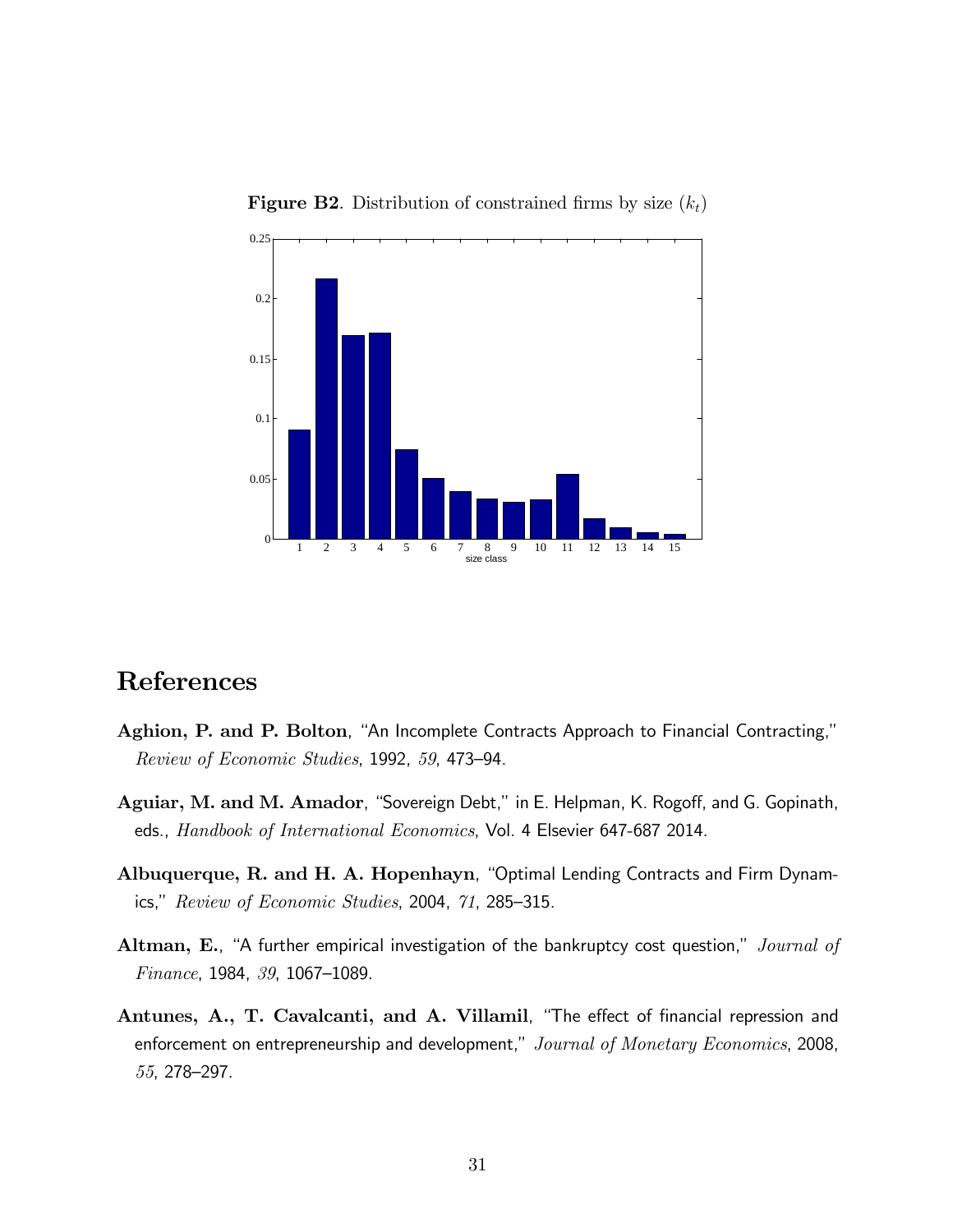- <span id="page-31-9"></span>Araujo, A., R. Ferreira, and B. Funchal, "The Brazilian bankruptcy law experience," Journal of Corporate Finance, 2012,  $18(4)$ , 994–1004.
- <span id="page-31-8"></span>Arellano, C., Y. Bai, and J. Zhang, "Firm dynamics and financial development,"  $Journal$ of Monetary Economics, 2012, 59, 533–549.
- <span id="page-31-10"></span>Atkeson, A., A. Khan, and L. Ohanian, "Are data on industry evolution and gross job turnover relevant for macroeconomics?," Carnegie-Rochester Conference Series on Public Policy, 1996,  $44(1)$ , 216–250.
- <span id="page-31-4"></span>Ayotte, K. and E. Morrison, "Creditor Control and Conflict in Chapter 11," Journal of *Legal Analysis*, 2009,  $1(2)$ , 511–540.
- <span id="page-31-7"></span>Baird, D. and R. Rasmussen, "Chapter 11 at twilight,"  $Stanford Law Review, 673, 2003$ , 56, 673-699.
- <span id="page-31-1"></span>Bharath, S., S. Dahiya, A. Saunders, and A. Srinivasan, "So what do I get? The bank's view of lending relationships," Journal of Financial Economics, 2007, 85, 368–419.
- <span id="page-31-2"></span> $, \ldots, \ldots, \text{ and } \ldots$  i "Lending relationships and loan contract terms,"  $Review \ of \ Financial$ Studies, 2011,  $24(4)$ , 1141–1203.
- <span id="page-31-5"></span> $\sim$ , V. Panchapegesan, and I. Werner, "The changing nature of Chapter 11," IIM Bangalore Research Paper No. 461, 2013.
- <span id="page-31-3"></span>Bolton, P., X. Freixas, F. Gambacorta, and P. Mistrulli, "Relationship and Transaction Lending in a Crisis,"  $BIS$  Working Paper 417, 2013.
- <span id="page-31-0"></span>Boot, A., "Relationship banking: What do we know?," Journal of Financial Intermediation,  $2000, g, 7-25.$
- <span id="page-31-6"></span>Bris, A., I. Welch, and N. Zhu, "The costs of bankruptcy: Chapter 7 liquidation versus Chapter 11 reorganization,"  $Journal of Finance$ , 2006,  $61(3)$ , 1253-1303.
- <span id="page-31-12"></span>Bruderl, J., P. Preisendorfer, and R. Ziegler, "Survival Chances of Newly Founded Business Organizations," American Sociological Review, 1992, 57(2), 227-242.
- <span id="page-31-11"></span>Buera,  $F.$  and  $Y.$  Shin, "Financial frictions and the persistence of history: a quantitative exploration,"  $Journal of Political Economy$ , 2013, 121, 221-272.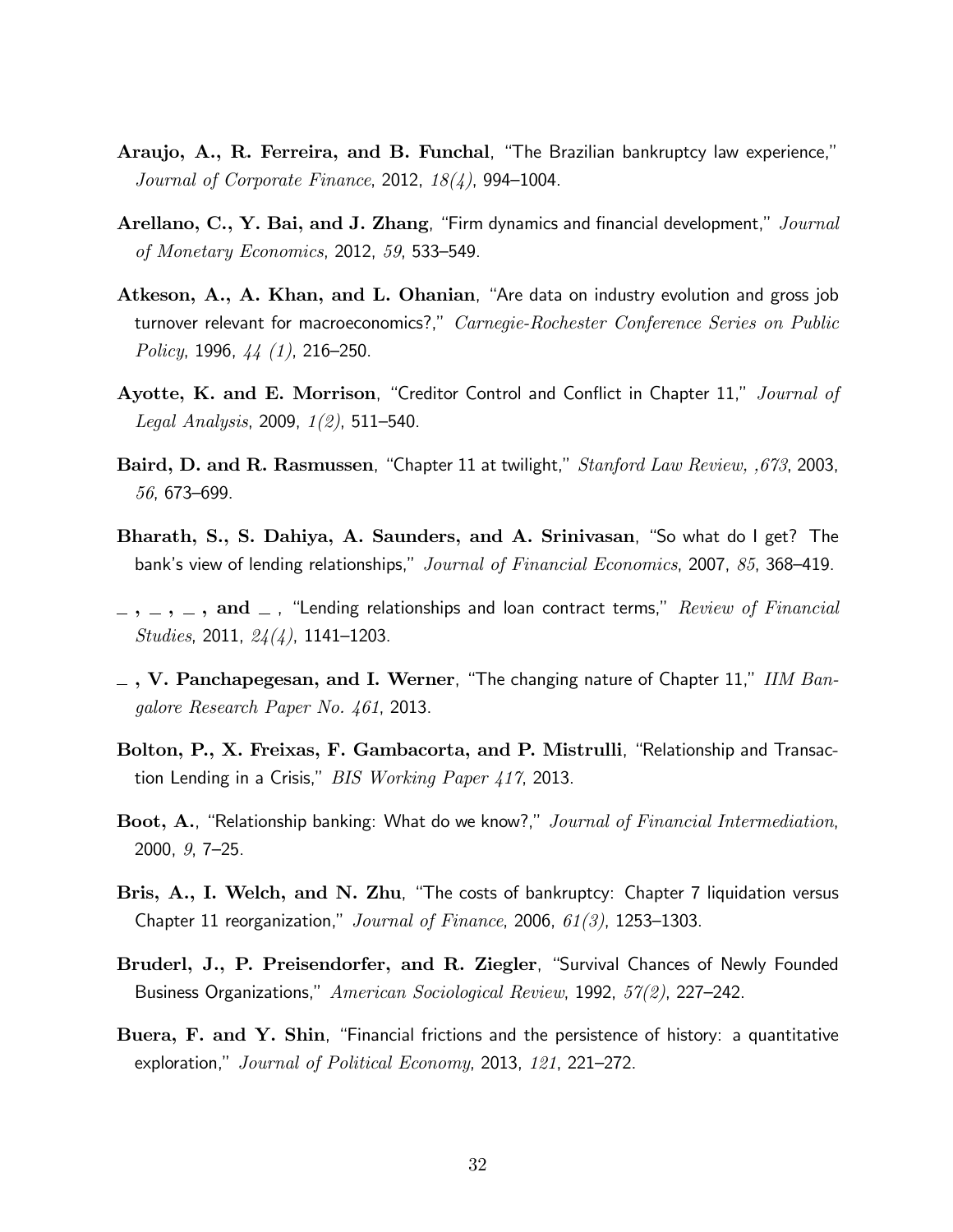- <span id="page-32-12"></span>Chatterjee, S., U. Dhillon, and G. Ramirez, "Resolution of financial distress: debt restructurings via chapter 11, prepackaged bankruptcies, and workouts,"  $Financial$  Manage*ment*, 1996,  $25(1)$ , 5–18.
- <span id="page-32-1"></span>Claessens, S. and L. Klapper, "Bankruptcy around the world: explanations of its relative use," American Law and Economics Review, 2005, 7, 253–283.
- <span id="page-32-10"></span>Clementi, G. and B. Palazzo, "Entry, Exit, Firm Dynamics and Aggregate Fluctuations," NBER Working Paper No. 19217, 2013, pp. Cambridge, M.A.
- <span id="page-32-9"></span> $\equiv$  and H. Hopenhayn, "A A theory of financing constraint and firm dynamics," Quarterly *Journal of Economics*, 2006,  $121$ , 229–265.
- <span id="page-32-8"></span>Cooley, T. and V. Quadrini, "Financial markets and firm dynamics," American Economic Review, 2001,  $91(5)$ , 1286–1310.
- <span id="page-32-0"></span>Corbae, D. and P. D'Erasmo, "Reorganization or exit: bankruptcy decisions and firm dynamics,"  $manuscript$ , 2014.
- <span id="page-32-3"></span>Custodio, C., M. Ferreira, and L. Laureano, "Why are US firms using more short-term debt?," Journal of Financial Economics, 2013,  $108$ , 182-212.
- <span id="page-32-4"></span>Degryse, H. and P.V. Cayseele, "Relationship lending within a bank-based system: evidence from european small business data," Journal of Financial Intermediation, 2000,  $9$ , 90-109.
- <span id="page-32-7"></span>Djankov, S., O. Hart, C. McLiesh, and A. Shleifer, "Debt enforcement around the world," Journal of Political Economy, 2008, 116  $(6)$ , 1105–1149.
- <span id="page-32-11"></span>Dunne, T., M.J. Roberts, and L. Samuelson, "Patterns of Firm Entry and Exit in U.S. Manufacturing Industries,"  $Rand\ Journal\ of\ Economics$ , 1988, 19, 495–515.
- <span id="page-32-2"></span>Elsas, R. and J.P. Krahnen, "Is relationship lending special? Evidence from credit- $\hat{A}$ őle data in Germany," Journal of Banking and Finance, 1998, 22, 1283–1316.
- <span id="page-32-5"></span>Gilson, S., "Bankruptcy, Boards, Banks, and Blockholders," Journal of Financial Economics, 1990, 27, 355-387.
- <span id="page-32-6"></span> $\mu$  , "Coming through in a crisis: how chapter 11 and the debt restructuring industry are helping to revive the U.S. economy," Journal of Applied Corporate Finance, 2012,  $\mathcal{Q}_4$ , 23–35.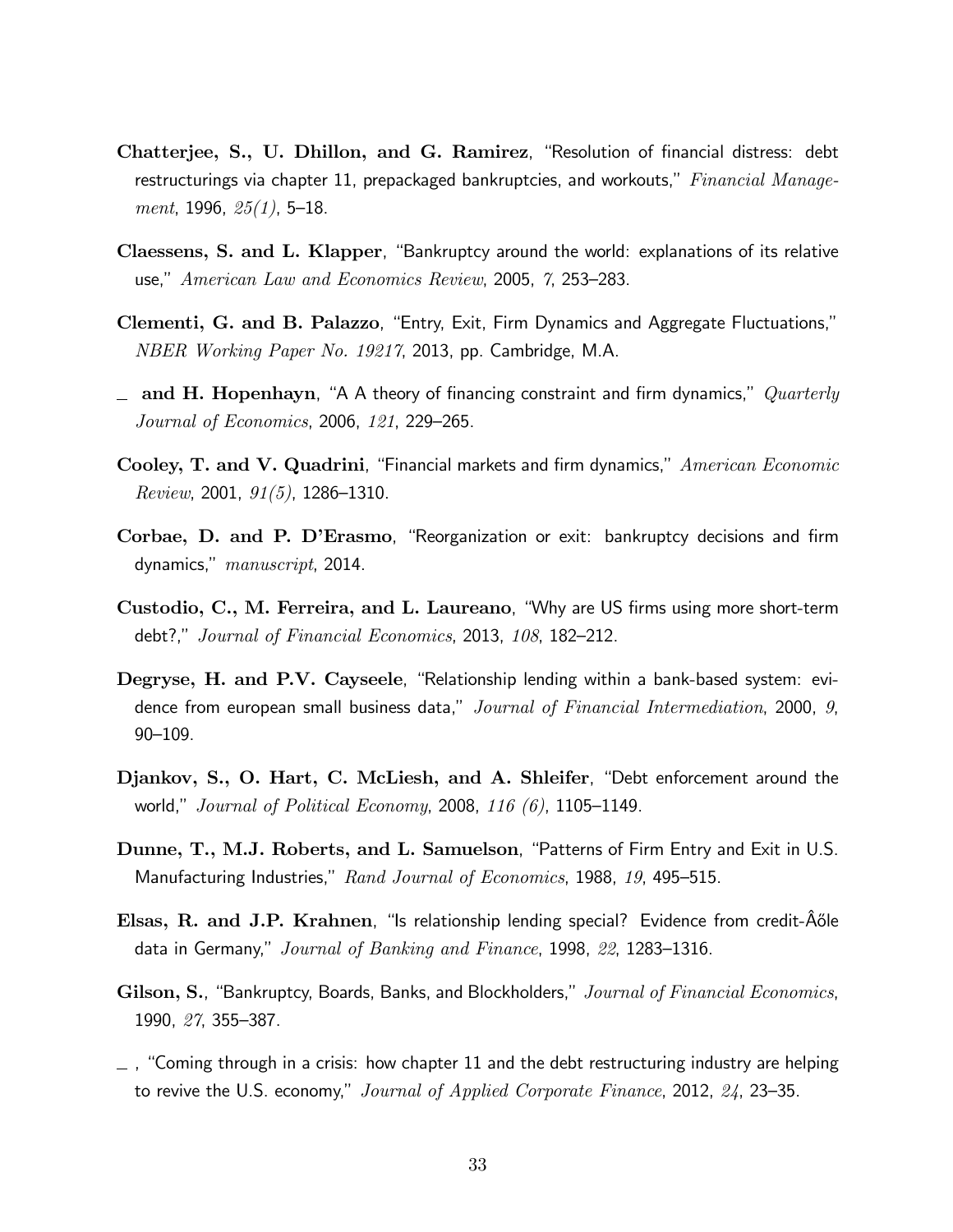- <span id="page-33-0"></span> $\sim$  , J. Kose, and L. Lang, "Troubled debt restructurings: An empirical study of private reorganization of firms in default,"  $Journal of Financial Economics$ , 1990,  $27$ , 315-353.
- <span id="page-33-7"></span>Gine,  $X$ . and I. Love, "Do reorganization costs matter for efficiency? evidence from a bankruptcy reform in colombia," Journal of Law and Economics, 2010,  $53(4)$ , 833–864.
- <span id="page-33-11"></span>Haltiwanger, J., R. Jarmin, and J. Miranda, "Who Creates Jobs? Small versus Large versus Young," The Review of Economics and Statistics, 2013,  $95(2)$ , 347–361.
- <span id="page-33-13"></span>Headd, B. and B. Kirchhoff, "The Growth, Decline and Survival of Small Businesses: An Exploratory Study of Life Cycles," Journal of Small Business Management, 2009,  $47(4)$ , 531-550.
- <span id="page-33-6"></span>Hopenhayn, H., "Entry, Exit and Firm Dynamics in Long-Run Equilibrium," Econometrica, 1992, 60, 1127-1150.
- <span id="page-33-4"></span> $\Delta$  and I. Werning, "Equilibrium Default with Limited Commitment," SED Meeting Papers, 2006.
- <span id="page-33-3"></span> $\Delta$  and  $\Delta$ , "Equilibrium Default," Unpublished Manuscript, 2008.
- <span id="page-33-1"></span>Jostarndt, P. and Z. Sautner, "Financial distress, corporate control, and management turnover," Journal of Banking and Finance, 2008,  $32(10)$ , 2188–2204.
- <span id="page-33-5"></span>Jovanovic, B., "Selection and the evolution of insdustry,"  $Econometrica$ , 1982,  $50(3)$ , 649– 670.
- <span id="page-33-2"></span>Kalay, A., R. Singhal, and E. Tashjian, "Is Chapter 11 costly?," Journal of Financial Economics, 2007, 84, 772-796.
- <span id="page-33-10"></span>Lee,  $Y$  and  $T$ . Mukoyama, "Entry, exit, and plant-level dynamics over the business cycle," Working Paper 0718, 2013, Federal Reserve Bank of Cleveland.
- <span id="page-33-9"></span>Li, S., "Employmentflowswithendogenousfinancingconstraints," The B.E. Journal of Macroeconomics, 2010,  $10(1)$ , Article 20 (Contributions).
- <span id="page-33-8"></span>Lim, Y. and C. Hee Hahn, "Bankruptcy policy reform and total factor productivity dynamics in korea: evidence from microdata," in "Growth and Productivity in East Asia: NBER-East Asia Seminar on Economics" University of Chicago Press 2004.
- <span id="page-33-12"></span>Luttmer, E., "Selection, growth and the size distribution of firms,"  $Quarterly\ Journal$  of Economics, 2007, 122  $(3)$ , 1103–1144.